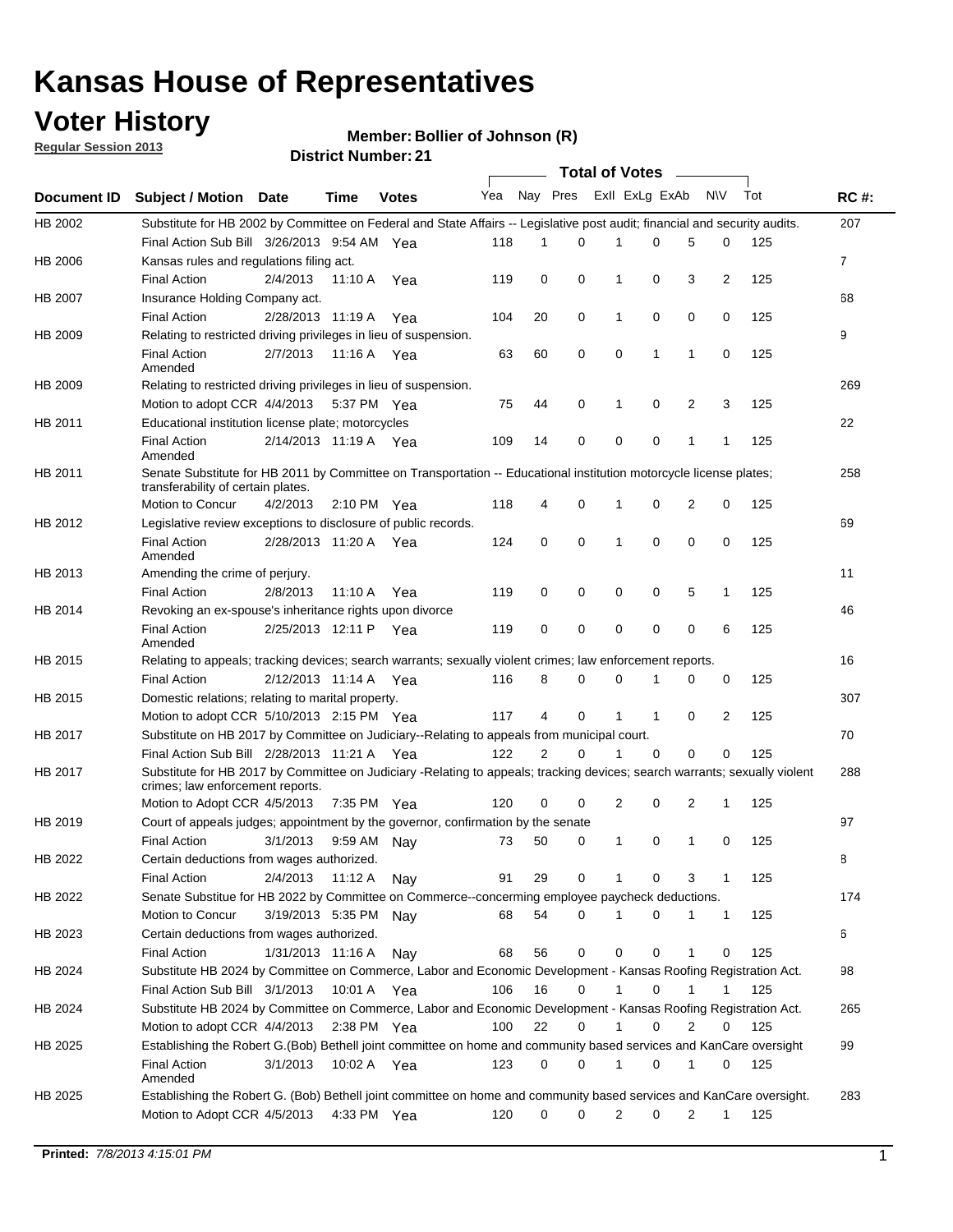## **Voter History**

**Member: Bollier of Johnson (R)** 

**Regular Session 2013**

|                |                                                                                                                                                                                                                                                        |                       |             |              |     |                         | <b>Total of Votes</b> |   |   |                |           |     |             |
|----------------|--------------------------------------------------------------------------------------------------------------------------------------------------------------------------------------------------------------------------------------------------------|-----------------------|-------------|--------------|-----|-------------------------|-----------------------|---|---|----------------|-----------|-----|-------------|
| Document ID    | <b>Subject / Motion</b>                                                                                                                                                                                                                                | Date                  | Time        | <b>Votes</b> | Yea | Nay Pres Exll ExLg ExAb |                       |   |   |                | <b>NV</b> | Tot | <b>RC#:</b> |
| HB 2028        | Providing for venue in Shawnee County District Court in certain forfeiture proceedings                                                                                                                                                                 |                       |             |              |     |                         |                       |   |   |                |           |     | 12          |
|                | <b>Final Action</b><br>Amended                                                                                                                                                                                                                         | 2/8/2013              | 11:12 A Yea |              | 119 | 1                       | $\Omega$              | 0 | 0 | 5              | 0         | 125 |             |
| HB 2028        | Providing for venue in Shawnee County District Court in certain forfeiture proceedings                                                                                                                                                                 |                       |             |              |     |                         |                       |   |   |                |           |     | 199         |
|                | Motion to Concur                                                                                                                                                                                                                                       | 3/25/2013 9:36 AM Yea |             |              | 120 | 0                       | 0                     | 2 | 0 | 2              | 1         | 125 |             |
| HB 2030        | Creating wounded warrior deer hunting permits for injured combat veterans.                                                                                                                                                                             |                       |             |              |     |                         |                       |   |   |                |           |     | 25          |
|                | <b>Final Action</b><br>Amended                                                                                                                                                                                                                         | 2/15/2013 11:16 A     |             | Yea          | 115 | 0                       | 0                     | 2 | 2 | 3              | 3         | 125 |             |
| HB 2033        | Concerning the regulation of knives                                                                                                                                                                                                                    |                       |             |              |     |                         |                       |   |   |                |           |     | 143         |
|                | <b>Final Action</b>                                                                                                                                                                                                                                    | 3/7/2013              | 12:12 P     | Nav          | 93  | 28                      | 0                     | 1 | 0 | 3              | 0         | 125 |             |
| HB 2033        | Concerning the regulation of knives.                                                                                                                                                                                                                   |                       |             |              |     |                         |                       |   |   |                |           |     | 270         |
|                | Motion to adopt CCR 4/4/2013                                                                                                                                                                                                                           |                       | 5:43 PM     | Nav          | 95  | 26                      | 0                     |   | 0 | 3              | 0         | 125 |             |
| HB 2034        | Human trafficking; crimes of commercial sexual exploitation of a child, selling sexual relations, promoting the sale of sexual<br>relations and buying sexual relations; children in need of care; staff secure faciliies.                             |                       |             |              |     |                         |                       |   |   |                |           |     | 17          |
|                | <b>Final Action</b><br>Amended                                                                                                                                                                                                                         | 2/12/2013 11:16 A Yea |             |              | 124 | 0                       | 0                     | 0 | 1 | 0              | 0         | 125 |             |
| HB 2034        | S Sub for HB 2034 by Committee on Judiciary - Human trafficking; crimes of commercial sexual exploitation of a child, selling<br>sexual relations, promoting the sale of sexual relations and buying sexual relations; children in need of care; staff |                       |             |              |     |                         |                       |   |   |                |           |     | 282         |
|                | Motion to Adopt CCR 4/5/2013 4:18 PM Yea                                                                                                                                                                                                               |                       |             |              | 120 | 0                       | 0                     | 2 | 0 | $\overline{2}$ | 1         | 125 |             |
| HB 2035        | Cities; experience requirements for plumbers, electricians and certain mechanical contractors.                                                                                                                                                         |                       |             |              |     |                         |                       |   |   |                |           |     | 29          |
|                | <b>Final Action</b>                                                                                                                                                                                                                                    | 2/18/2013 11:16 A     |             | Yea          | 117 | 2                       | 0                     | 2 | 0 | 4              | 0         | 125 |             |
| HB 2037        | Public property; religious displays; other displays.                                                                                                                                                                                                   |                       |             |              |     |                         |                       |   |   |                |           |     | 176         |
|                | <b>Final Action</b>                                                                                                                                                                                                                                    | 3/20/2013 10:27 A Yea |             |              | 120 | 3                       | 0                     | 1 | 0 | 1              | 0         | 125 |             |
| HB 2041        | Criminal history record information; definition; municipal court reporting; district court reporting.                                                                                                                                                  |                       |             |              |     |                         |                       |   |   |                |           |     | 19          |
|                | <b>Final Action</b>                                                                                                                                                                                                                                    | 2/13/2013 11:23 A     |             | Yea          | 119 | 3                       | 0                     | 0 | 0 | 3              | 0         | 125 |             |
| HB 2042        | Appraisal of property for taxation purposes; appeals; changes.                                                                                                                                                                                         |                       |             |              |     |                         |                       |   |   |                |           |     | 158         |
|                | <b>Final Action</b><br>Amended                                                                                                                                                                                                                         | 3/18/2013 11:19 A     |             | Yea          | 109 | 12                      | 0                     | 2 | 0 | 2              | 0         | 125 |             |
| HB 2043        | Aggravated battery; driving under the influence.                                                                                                                                                                                                       |                       |             |              |     |                         |                       |   |   |                |           |     | 100         |
|                | <b>Final Action</b><br>Amended                                                                                                                                                                                                                         | 3/1/2013              | 10:03 A Yea |              | 123 | 0                       | 0                     | 1 | 0 | 1              | 0         | 125 |             |
| HB 2043        | Senate Substitute for HB 2043 by Committee on Judiciary - Attorney general; duties and responsibilities; notice of intent to<br>seek the death penalty.                                                                                                |                       |             |              |     |                         |                       |   |   |                |           |     | 271         |
|                | Motion to adopt CCR 4/4/2013                                                                                                                                                                                                                           |                       | 5:48 PM Yea |              | 121 | 0                       | 0                     |   | 0 | 3              | 0         | 125 |             |
| <b>HB 2044</b> | Increasing the penalty for a person who distributes a controlled substance that causes great bodily harm or death.                                                                                                                                     |                       |             |              |     |                         |                       |   |   |                |           |     | 101         |
|                | <b>Final Action</b><br>Amended                                                                                                                                                                                                                         | 3/1/2013              | 10:05 A     | Yea          | 112 | 11                      | $\Omega$              | 1 | 0 | 1              | 0         | 125 |             |
| HB 2047        | Requiring certain municipalities to vote to increase property tax revenues over previous year when such increase exceeds<br>inflation; publication.                                                                                                    |                       |             |              |     |                         |                       |   |   |                |           |     | 186         |
|                | <b>Final Action</b><br>Amended                                                                                                                                                                                                                         | 3/21/2013 11:29 A     |             | Nay          | 68  | 53                      | 0                     |   | 0 | 3              | 0         | 125 |             |
| HB 2049        | Kansas department of agriculture; increasing certain fees and eliminating sunsets on various program fees.                                                                                                                                             |                       |             |              |     |                         |                       |   |   |                |           |     | 59          |
|                | <b>Final Action</b><br>Amended                                                                                                                                                                                                                         | 2/27/2013 12:23 P     |             | Yea          | 77  | 46                      | 0                     |   | 0 | 1              | 0         | 125 |             |
| HB 2049        | Kansas department of agriculture; increasing certain fees; concerning sunsets on various program fees.                                                                                                                                                 |                       |             |              |     |                         |                       |   |   |                |           |     | 324         |
|                | Motion to adopt CCR 6/2/2013                                                                                                                                                                                                                           |                       | 12:28 A     | Nay          | 45  | 64                      | 0                     | 1 | 0 | 6              | 9         | 125 |             |
| HB 2050        | Agriculture; agricultural chemical registration; pesticide business liablity insurance; repeal of the Kansas agricultural liming<br>materials act.                                                                                                     |                       |             |              |     |                         |                       |   |   |                |           |     | 60          |
|                | <b>Final Action</b><br>Amended                                                                                                                                                                                                                         | 2/27/2013 12:25 P     |             | Yea          | 103 | 20                      | 0                     | 1 | 0 | 1              | 0         | 125 |             |
| HB 2051        | Substitute for HB 2051 by Committee on Agriculture and Natural Resources--Amending provisions relating to dams,<br>obstructions, sstreams and water flex accounts and transfer permits.                                                                |                       |             |              |     |                         |                       |   |   |                |           |     | 50          |
|                | Final Action Sub Bill 2/26/2013 2:12 PM Yea                                                                                                                                                                                                            |                       |             |              | 117 | $\overline{2}$          | 0                     | 0 | 0 | 0              | 6         | 125 |             |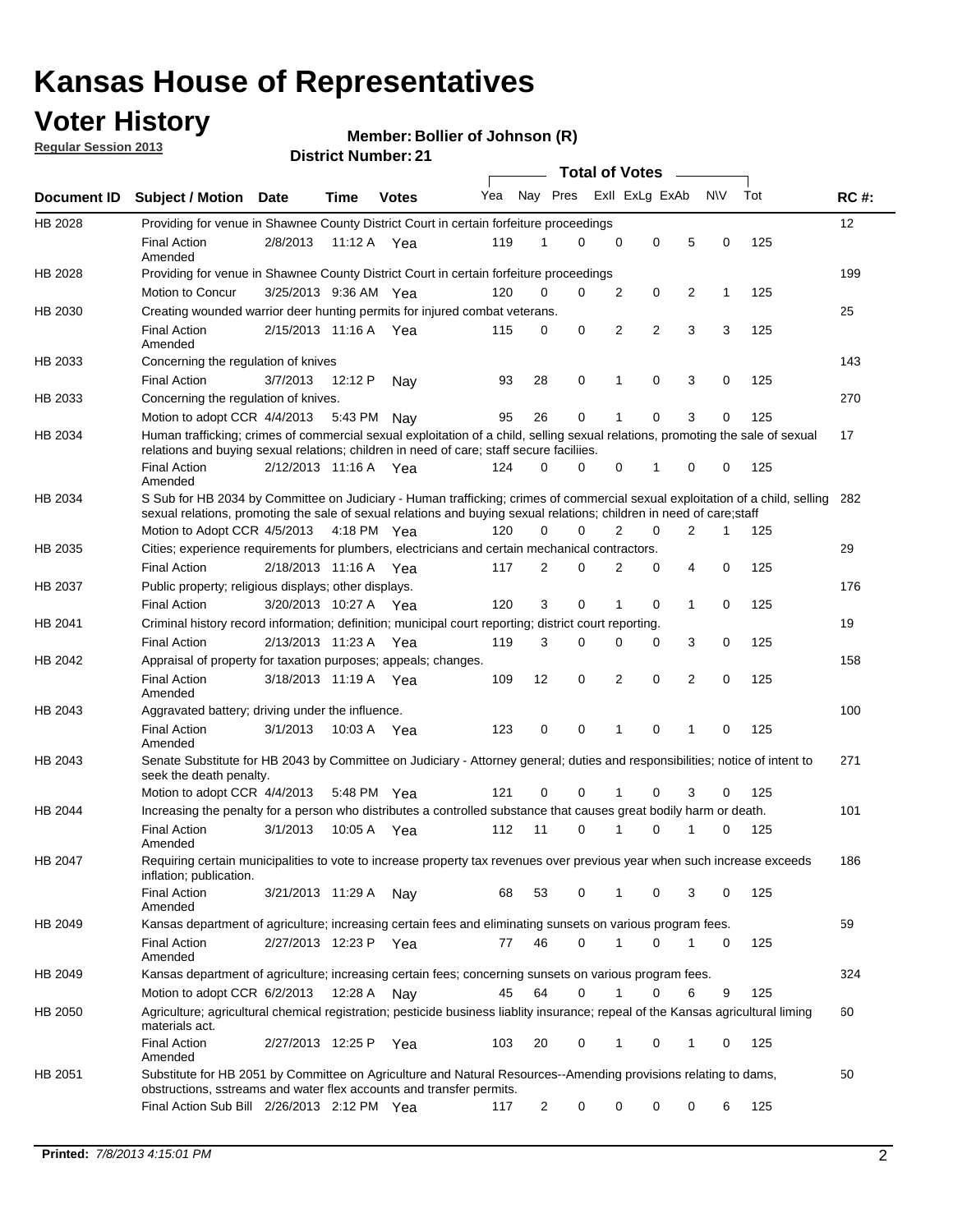## **Voter History**

**Member: Bollier of Johnson (R)** 

**Regular Session 2013**

|                |                                                                                                                                                                                                                                          |                       |             | PIJUIUL INUIIINGI . 4 I |     |                |                             | <b>Total of Votes</b> | $\sim$   |                |           |     |             |
|----------------|------------------------------------------------------------------------------------------------------------------------------------------------------------------------------------------------------------------------------------------|-----------------------|-------------|-------------------------|-----|----------------|-----------------------------|-----------------------|----------|----------------|-----------|-----|-------------|
| Document ID    | <b>Subject / Motion</b>                                                                                                                                                                                                                  | Date                  | Time        | <b>Votes</b>            |     |                | Yea Nay Pres ExII ExLg ExAb |                       |          |                | <b>NV</b> | Tot | <b>RC#:</b> |
| HB 2052        | Discharging a firearm inside or into a city; unlawful acts; exceptions.                                                                                                                                                                  |                       |             |                         |     |                |                             |                       |          |                |           |     | 155         |
|                | <b>Final Action</b><br>Amended                                                                                                                                                                                                           | 3/14/2013 11:20 A Yea |             |                         | 121 | 2              | 0                           | 0                     | $\Omega$ | $\overline{2}$ | 0         | 125 |             |
| HB 2052        | Senate Substitute for HB 2052 by Committee on Federal and State Affairs - Concerning firearms; personal and family<br>protection act; concealed handguns in public building; other changes; unlawful discharge of a firearm inside city. |                       |             |                         |     |                |                             |                       |          |                |           |     | 300         |
|                | Motion to Adopt CCR 4/5/2013                                                                                                                                                                                                             |                       | 10:24 P     | Nav                     | 104 | 16             | 0                           | 2                     | $\Omega$ | 2              | 1         | 125 |             |
| HB 2055        | Personal and Familly Protection Act; public buildings; adequate security.                                                                                                                                                                |                       |             |                         |     |                |                             |                       |          |                |           |     | 156         |
|                | <b>Final Action</b><br>Amended                                                                                                                                                                                                           | 3/14/2013 11:26 A     |             | Nav                     | 84  | 38             | 0                           | 0                     | 0        | $\overline{2}$ | 1         | 125 |             |
| HB 2057        | Concerning property taxation; relating to county appraisers; appointing interim appraiser.                                                                                                                                               |                       |             |                         |     |                |                             |                       |          |                |           |     | 208         |
|                | <b>Final Action</b>                                                                                                                                                                                                                      | 3/26/2013 9:55 AM Yea |             |                         | 119 | 0              | 0                           | 1                     | 0        | 5              | 0         | 125 |             |
| HB 2058        | Taxation of helium and certain other gases under mineral severance tax, and prohibition of certain refunds related thereto.                                                                                                              |                       |             |                         |     |                |                             |                       |          |                |           |     | 159         |
|                | <b>Final Action</b>                                                                                                                                                                                                                      | 3/18/2013 11:21 A Yea |             |                         | 119 | 2              | 0                           | 2                     | $\Omega$ | $\overline{2}$ | $\Omega$  | 125 |             |
| HB 2059        | Income tax deductions and modifications and severance tax exemptions; basis of partner's interest and shareholder's stock;<br>statutory clarification.                                                                                   |                       |             |                         |     |                |                             |                       |          |                |           |     | 14          |
|                | <b>Final Action</b><br>Amended                                                                                                                                                                                                           | 2/11/2013 11:42 A     |             | Yea                     | 122 | $\overline{2}$ | 0                           | 0                     | 0        | 1              | 0         | 125 |             |
| HB 2059        | Income tax deductions and modifications and severance tax exemptions; basis of partner's interest and shareholder's stock;<br>statutory clarification.                                                                                   |                       |             |                         |     |                |                             |                       |          |                |           |     | 293         |
|                | Motion to Concur                                                                                                                                                                                                                         | 4/5/2013              |             | 8:14 PM Nay             | 0   | 120            | 0                           | $\overline{2}$        | 0        | $\overline{2}$ | 1         | 125 |             |
| HB 2059        | Income tax rates, deductions and credits; rural opportunity zones; sales tax rates and distribution of revenue; severance tax;<br>and property tax exemptions for IRB property and property damaged by natural disaster.                 |                       |             |                         |     |                |                             |                       |          |                |           |     | 322         |
|                | Motion to adopt CCR 6/2/2013                                                                                                                                                                                                             |                       | 12:11 A     | Nav                     | 69  | 45             | 0                           | $\mathbf{1}$          | 0        | 6              | 4         | 125 |             |
| <b>HB 2060</b> | Prohibiting certain confined persons from receiving food sales tax refunds and homestead property tax refunds.                                                                                                                           |                       |             |                         |     |                |                             |                       |          |                |           |     | 10          |
|                | <b>Final Action</b><br>Amended                                                                                                                                                                                                           | 2/7/2013              | 11:18 A     | Yea                     | 123 | $\mathbf 0$    | 0                           | 0                     | 1        | 1              | 0         | 125 |             |
| HB 2065        | Creating the crime of home improvement fraud.                                                                                                                                                                                            |                       |             |                         |     |                |                             |                       |          |                |           |     | 20          |
|                | <b>Final Action</b><br>Amended                                                                                                                                                                                                           | 2/13/2013 11:26 A Yea |             |                         | 106 | 16             | 0                           | 0                     | 0        | 3              | 0         | 125 |             |
| <b>HB 2066</b> | Physical therapists; evaluation and treatment of patients.                                                                                                                                                                               |                       |             |                         |     |                |                             |                       |          |                |           |     | 26          |
|                | <b>Final Action</b><br>Amended                                                                                                                                                                                                           | 2/15/2013 11:18 A     |             | Nav                     | 98  | 16             | $\mathbf 0$                 | $\overline{2}$        | 2        | 3              | 4         | 125 |             |
| HB 2067        | Board of nursing; assistant attorneys general.                                                                                                                                                                                           |                       |             |                         |     |                |                             |                       |          |                |           |     | 15          |
|                | <b>Final Action</b>                                                                                                                                                                                                                      | 2/11/2013 11:44 A Yea |             |                         | 123 | $\mathbf{1}$   | 0                           | 0                     | 0        | 1              | 0         | 125 |             |
| HB 2069        | Public policy; certain city ordinances and county resolutions declared void.                                                                                                                                                             |                       |             |                         |     |                |                             |                       |          |                |           |     | 102         |
|                | <b>Final Action</b><br>Amended                                                                                                                                                                                                           | 3/1/2013              | 10:06 A     | Yea                     | 92  | 31             | $\Omega$                    | 1                     | 0        | 1              | 0         | 125 |             |
| HB 2069        | Public policy; certain city ordinances and county resolutions declared void.                                                                                                                                                             |                       |             |                         |     |                |                             |                       |          |                |           |     | 292         |
|                | Motion to Concur                                                                                                                                                                                                                         | 4/5/2013              |             | 8:04 PM Nay             | 88  | 32             | 0                           | 2                     | 0        | 2              | 1         | 125 |             |
| HB 2070        | Appearance bond conditions; surety and bounty hunter regulation.                                                                                                                                                                         |                       |             |                         |     |                |                             |                       |          |                |           |     | 103         |
|                | <b>Final Action</b><br>Amended                                                                                                                                                                                                           | 3/1/2013              | 10:08 A Yea |                         | 122 | $\mathbf{1}$   | 0                           | $\mathbf{1}$          | 0        | $\mathbf{1}$   | 0         | 125 |             |
| HB 2074        | Cities and counties; solid waste disposal areas; restrictions.                                                                                                                                                                           |                       |             |                         |     |                |                             |                       |          |                |           |     | 139         |
|                | <b>Emergency Final</b><br><b>Action Amend</b>                                                                                                                                                                                            | 3/1/2013              |             | 1:11 PM Nay             | 102 | 19             | 0                           | 1                     | 0        | $\mathbf{1}$   | 2         | 125 |             |
| HB 2075        | Cities; qualifications and rehabilitation of abandoned property.                                                                                                                                                                         |                       |             |                         |     |                |                             |                       |          |                |           |     | 61          |
|                | <b>Final Action</b><br>Amended                                                                                                                                                                                                           | 2/27/2013 12:27 P Yea |             |                         | 72  | 51             | 0                           | 1                     | 0        | 1              | 0         | 125 |             |
| HB 2077        | Granting professional licenses to military service members.<br><b>Final Action</b><br>Amended                                                                                                                                            | 2/26/2013 2:13 PM Yea |             |                         | 119 | 0              | 0                           | 2                     | 0        | 2              | 2         | 125 | 51          |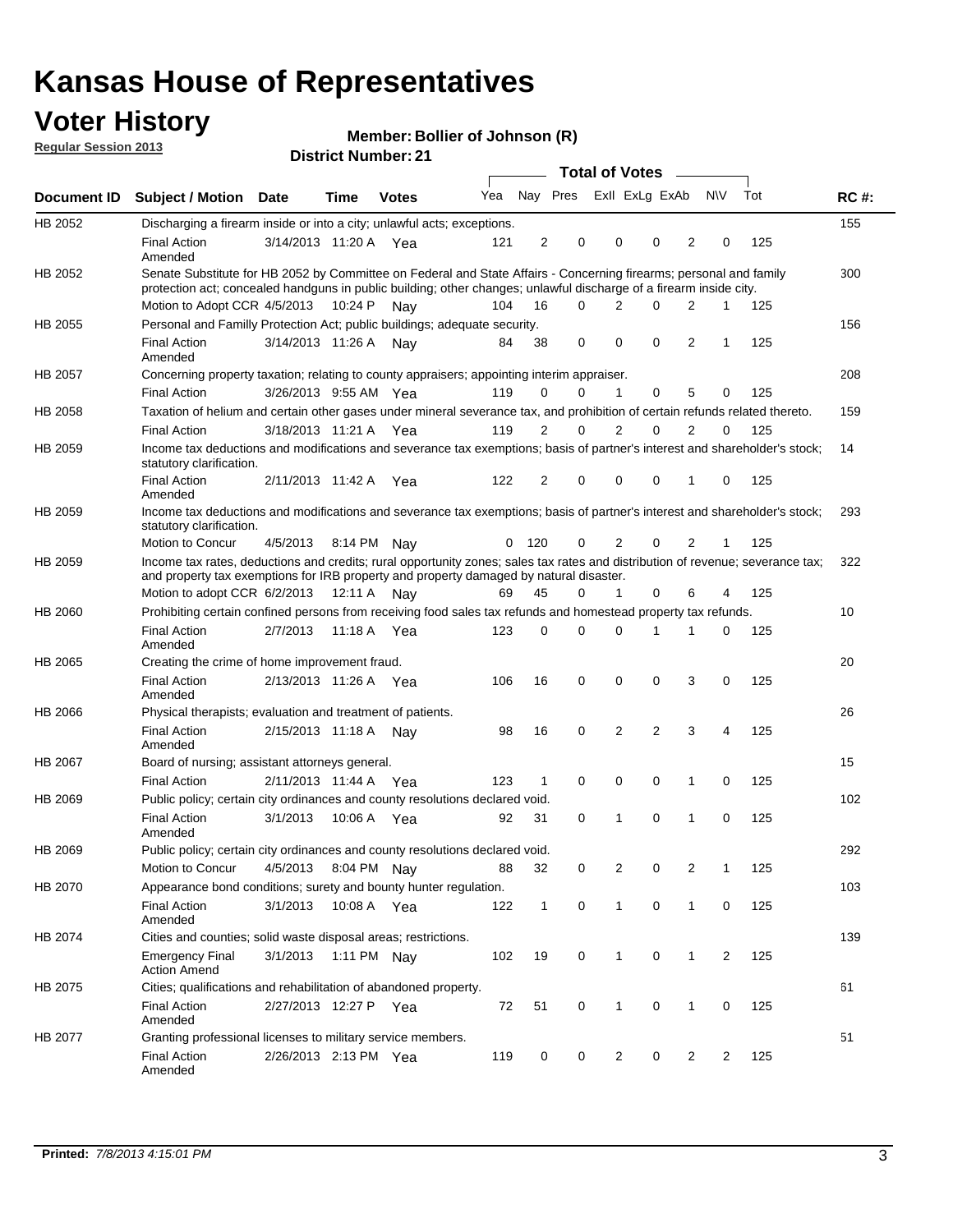## **Voter History**

**Member: Bollier of Johnson (R)** 

**Regular Session 2013**

|                    |                                                                                                                                                                                                       |                       |               | ו ג וסעוווטנו ועוווסו |              |              |   | <b>Total of Votes</b> |             | $\sim$         |             |     |             |
|--------------------|-------------------------------------------------------------------------------------------------------------------------------------------------------------------------------------------------------|-----------------------|---------------|-----------------------|--------------|--------------|---|-----------------------|-------------|----------------|-------------|-----|-------------|
| <b>Document ID</b> | <b>Subject / Motion Date</b>                                                                                                                                                                          |                       | <b>Time</b>   | <b>Votes</b>          | Yea Nay Pres |              |   | Exll ExLg ExAb        |             |                | <b>NV</b>   | Tot | <b>RC#:</b> |
| HB 2078            | Authorizing certain licensing boards to accept education, training or experience completed in the military towards licensure in<br>this state.                                                        |                       |               |                       |              |              |   |                       |             |                |             |     | 52          |
|                    | <b>Final Action</b><br>Amended                                                                                                                                                                        | 2/26/2013 2:14 PM Yea |               |                       | 119          | 0            | 0 | 2                     | 0           | 2              | 2           | 125 |             |
| HB 2078            | Authorizing certain licensing boards to accept education, training or experience of military service members towards obtaining 275<br>licensure in this state.                                        |                       |               |                       |              |              |   |                       |             |                |             |     |             |
|                    | Motion to adopt CCR 4/5/2013                                                                                                                                                                          |                       | 11:42 A       | Yea                   | 120          | 0            | 0 | $\overline{2}$        | 0           | 3              | 0           | 125 |             |
| HB 2081            | Forfeiture of property related to violations of certain criminal acts.                                                                                                                                |                       |               |                       |              |              |   |                       |             |                |             |     | 18          |
|                    | <b>Final Action</b><br>Amended                                                                                                                                                                        | 2/12/2013 11:17 A Yea |               |                       | 124          | 0            | 0 | $\Omega$              | 1           | 0              | 0           | 125 |             |
| HB 2081            | Forfeiture of property related to violations of certain criminal acts.                                                                                                                                |                       |               |                       |              |              |   |                       |             |                |             |     | 306         |
|                    | Motion to adopt CCR 5/10/2013 10:38 A                                                                                                                                                                 |                       |               | Yea                   | 121          | 0            | 0 | 1                     | 1           | 2              | 0           | 125 |             |
| HB 2083            | Public employees relations boards; assessment of certain costs.                                                                                                                                       |                       |               |                       |              |              |   |                       |             |                |             |     | 104         |
|                    | <b>Final Action</b><br>Amended                                                                                                                                                                        | 3/1/2013              | 10:09 A       | Yea                   | 87           | 36           | 0 | 1                     | $\mathbf 0$ | 1              | $\mathbf 0$ | 125 |             |
| HB 2084            | Tax credits for community services contributions; youth apprenticeship and entrepreneurship.                                                                                                          |                       |               |                       |              |              |   |                       |             |                |             |     | 105         |
|                    | <b>Final Action</b><br>Amended                                                                                                                                                                        | 3/1/2013              | 10:11 A       | Yea                   | 120          | 3            | 0 | 1                     | $\mathbf 0$ | 1              | 0           | 125 |             |
| HB 2084            | Tax credits for community services contributions; youth apprenticeship and entrepreneurship.                                                                                                          |                       |               |                       |              |              |   |                       |             |                |             |     | 316         |
|                    | Sub Motion to Concur 5/24/2013 9:33 AM Nav                                                                                                                                                            |                       |               |                       | 5            | - 109        | 0 |                       | $\Omega$    | 9              | 1           | 125 |             |
| HB 2086            | Eligible infrastructure costs for tax increment financing and community improvement districts; bond repayment tax revenue<br>pledge requirements.                                                     |                       |               |                       |              |              |   |                       |             |                |             |     | 160         |
|                    | <b>Final Action</b>                                                                                                                                                                                   | 3/18/2013 11:24 A     |               | Yea                   | 61           | 60           | 0 | 2                     | 0           | $\overline{2}$ | 0           | 125 |             |
| HB 2086            | Eligible infrastructure costs for tax increment financing and community improvement districts; bond repayment tax revenue<br>pledge requirements.                                                     |                       |               |                       |              |              |   |                       |             |                |             |     | 173         |
|                    | <b>Final Action</b>                                                                                                                                                                                   | 3/19/2013 5:25 PM Yea |               |                       | 81           | 41           | 0 | 1                     | 0           | 1              | 1           | 125 |             |
| HB 2091            | Publication of delinguent personal property tax statements.                                                                                                                                           |                       |               |                       |              |              |   |                       |             |                |             |     | 161         |
|                    | <b>Final Action</b><br>Amended                                                                                                                                                                        | 3/18/2013 11:25 A     |               | Yea                   | 81           | 40           | 0 | 2                     | 0           | $\overline{2}$ | 0           | 125 |             |
| HB 2093            | Amending the crime of identity theft.                                                                                                                                                                 |                       |               |                       |              |              |   |                       |             |                |             |     | 106         |
|                    | <b>Final Action</b><br>Amended                                                                                                                                                                        | 3/1/2013              | 10:12 A       | Yea                   | 123          | 0            | 0 | 1                     | $\Omega$    | 1              | 0           | 125 |             |
| HB 2093            | Senate Substitute for HB 2093 by Committee on Judiciary - Identity theft and identity fraud; unlawful acts concerning<br>computers; DNA testing and exculpatory evidence; murder in the first degree. |                       |               |                       |              |              |   |                       |             |                |             |     | 289         |
|                    | Motion to Adopt CCR 4/5/2013 7:49 PM Yea                                                                                                                                                              |                       |               |                       | 118          | 2            | 0 | 2                     | 0           | 2              | 1           | 125 |             |
| HB 2094            | Student electronic privacy at public and private postsecondary educational institutions.                                                                                                              |                       |               |                       |              |              |   |                       |             |                |             |     | 164         |
|                    | <b>Final Action</b><br>Amended                                                                                                                                                                        | 3/19/2013 10:33 A     |               | Yea                   | 123          | 0            | 0 | 1                     | 0           | 1              | 0           | 125 |             |
| HB 2096            | Local governmental entities and investment of public moneys.                                                                                                                                          |                       |               |                       |              |              |   |                       |             |                |             |     | 23          |
|                    | <b>Final Action</b>                                                                                                                                                                                   | 2/14/2013 11:21 A     |               | Yea                   | 123          | 0            | 0 | 0                     | 0           | 1              | 1           | 125 |             |
| HB 2099            | Insurance- updating certain statutory references.                                                                                                                                                     |                       |               |                       |              |              |   |                       |             |                |             |     | 71          |
|                    | <b>Final Action</b><br>Amended                                                                                                                                                                        | 2/28/2013 11:23 A     |               | Yea                   | 124          | 0            | 0 | 1                     | 0           | 0              | 0           | 125 |             |
| HB 2101            | Interstate transmission siting compact.                                                                                                                                                               |                       |               |                       |              |              |   |                       |             |                |             |     | 209         |
|                    | <b>Final Action</b><br>Amended                                                                                                                                                                        | 3/26/2013 9:56 AM Yea |               |                       | 118          | $\mathbf{1}$ | 0 | 1                     | 0           | 5              | 0           | 125 |             |
| HB 2105            | Substitute HB 2105 by Committee on Commerce, Labor and Economic Development - Employment security law.                                                                                                |                       |               |                       |              |              |   |                       |             |                |             |     | 107         |
|                    | Final Action Sub Bill 3/1/2013                                                                                                                                                                        |                       | 10:13 A Nay   |                       | 88           | 35           | 0 |                       | 0           | 1              | 0           | 125 |             |
| HB 2105            | Substitute HB 2105 by Committee on Commerce, Labor and Economic Development - Employment security law.                                                                                                |                       |               |                       |              |              |   |                       |             |                |             |     | 298         |
|                    | Motion to adopt CCR 4/5/2013                                                                                                                                                                          |                       | 9:46 PM Nay   |                       | 89           | 31           | 0 | 2                     | 0           | 2              | 1           | 125 |             |
| HB 2106            | Portable electronics insurance act.                                                                                                                                                                   |                       |               |                       |              |              |   |                       |             |                |             |     | 133         |
|                    | <b>Emergency Final</b><br>Action                                                                                                                                                                      | 3/1/2013              | 1:03 PM $Yea$ |                       | 117          | 4            | 0 | $\mathbf{1}$          | 0           | $\mathbf{1}$   | 2           | 125 |             |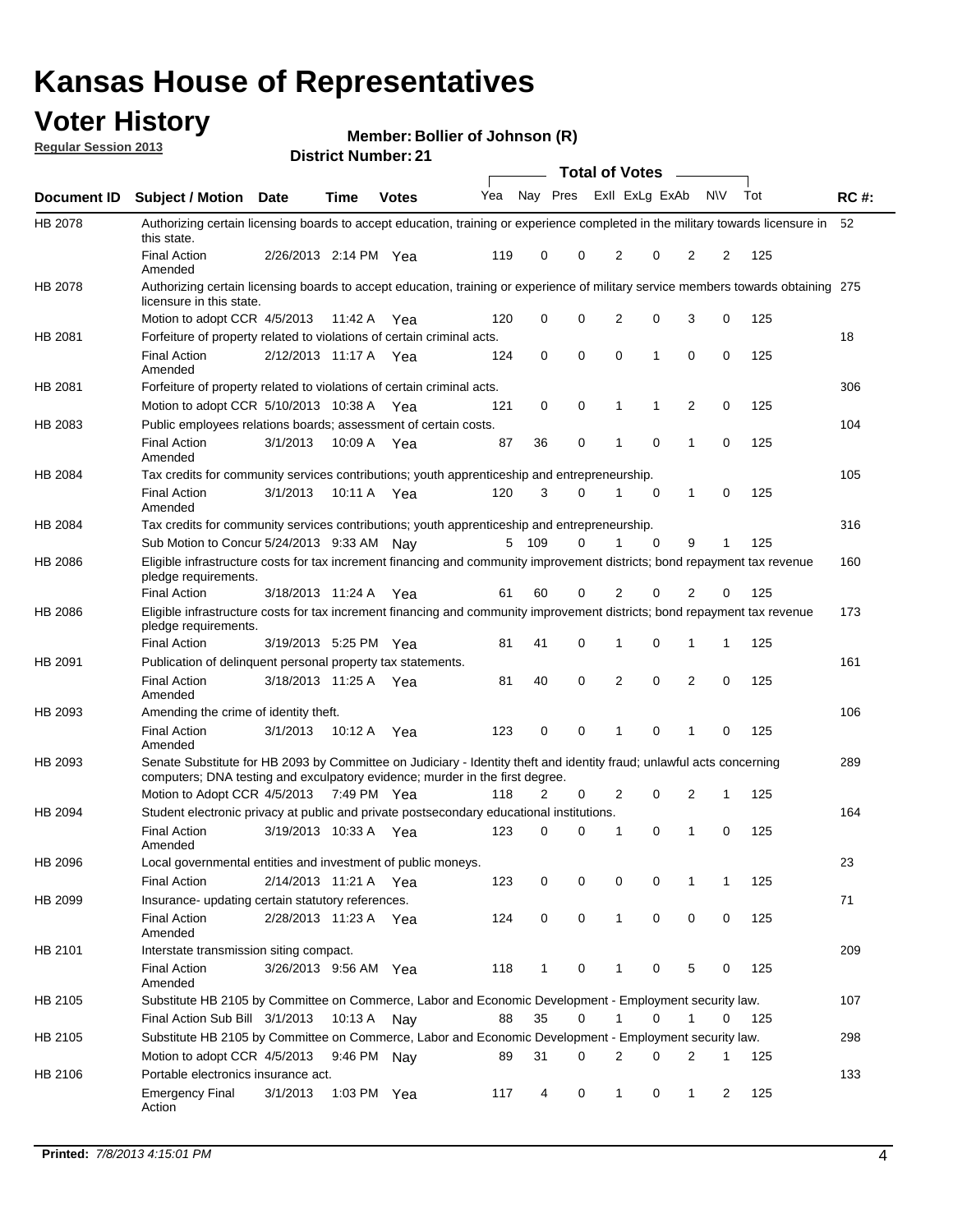## **Voter History**

**Member: Bollier of Johnson (R)** 

**Regular Session 2013**

| Nay Pres<br>Exll ExLg ExAb<br><b>NV</b><br>Tot<br>Yea<br><b>RC#:</b><br><b>Subject / Motion Date</b><br><b>Time</b><br><b>Votes</b><br>134<br>Insurance; enacting the electronic notice and document act.<br>121<br>0<br>0<br>0<br>125<br><b>Emergency Final</b><br>3/1/2013<br>1:04 PM Yea<br>1<br>1<br>2<br><b>Action Amend</b><br>Insurance; enacting the electronic notice and document act, return of premiums separate from the notice of adverse<br>281<br>underwriting decision, statutory updates, uninsurable health plan increase in lifetime limit, mandate lite, certain company<br>dividend plans.<br>Motion to Adopt CCR 4/5/2013<br>50<br>0<br>2<br>0<br>3<br>$\mathbf{1}$<br>125<br>4:06 PM<br>69<br>Nav<br>108<br>School finance; military pupil count.<br><b>Final Action</b><br>3/1/2013<br>19<br>0<br>1<br>0<br>$\mathbf{1}$<br>0<br>125<br>10:15 A<br>Yea<br>104<br>277<br>Enacting the Kansas children's protection act.<br>0<br>2<br>2<br>0<br>$\overline{2}$<br>3<br>125<br>Motion to Adopt CCR 4/5/2013<br>12:31 P Yea<br>116<br>72<br>Campaign finance; transfer of campaign money to another candidacy.<br>0<br>0<br>0<br>0<br>125<br><b>Final Action</b><br>2/28/2013 11:25 A Yea<br>95<br>29<br>1<br>Amended<br>21<br>Debt setoff: collection assistance fee.<br><b>Final Action</b><br>2/13/2013 11:34 A<br>90<br>32<br>0<br>0<br>0<br>3<br>0<br>125<br>Yea<br>Relating to the employment of retired judges and justices.<br>73<br>0<br>0<br><b>Final Action</b><br>2/28/2013 11:27 A<br>124<br>0<br>0<br>0<br>125<br>1<br>Yea<br>Courts; employment of retired judges and justices; court debt setoff.<br>309<br>9<br>2<br>125<br>Motion to Adopt CCR 5/14/2013 2:14 PM Yea<br>13<br>0<br>0<br>100<br>1<br>Preservation of historic property; environs authority deleted.<br>62<br>0<br><b>Final Action</b><br>2/27/2013 12:30 P<br>99<br>24<br>0<br>$\mathbf{1}$<br>0<br>125<br>1<br>Yea<br>Updating provisions relating to the Kansas bureau of investigations DNA database.<br>109<br><b>Final Action</b><br>3/1/2013<br>10:16 A<br>121<br>2<br>0<br>0<br>0<br>125<br>Yea<br>1<br>1<br>Amended<br>Updating provisions relating to DNA collection and DNA evidence; amending the definition of a bet for purposes of the Kansas 302<br>criminal code; sentencing for possession of a firearm during a drug felony<br>Motion to adopt CCR 5/9/2013<br>0<br>0<br>125<br>11:32 A Yea<br>74<br>49<br>0<br>$\mathbf 1$<br>1<br>Real estate brokers and salespersons; licensing requirements; sales transaction requirements.<br>37<br><b>Final Action</b><br>2/20/2013 11:13 A Yea<br>121<br>0<br>$\overline{2}$<br>0<br>125<br>1<br>0<br>Amended<br>Increasing real estate broker's and salesperson's license fees.<br>38<br><b>Final Action</b><br>2/20/2013 12:16 P<br>71<br>50<br>0<br>0<br>3<br>125<br>1<br>0<br>Yea<br>74<br>Open records act; exceptions.<br>0<br>0<br>0<br>125<br><b>Final Action</b><br>2/28/2013 11:28 A<br>0<br>0<br>124<br>1<br>Yea<br>Amended<br>259<br>Open records act; exceptions.<br>2<br>Motion to Concur<br>4/3/2013<br>10:29 A<br>119<br>0<br>0<br>0<br>3<br>125<br>1<br>Yea<br>30<br>Elections; petition circulators.<br>0<br>125<br><b>Final Action</b><br>2/18/2013 11:17 A<br>118<br>$\mathbf{1}$<br>0<br>$\overline{c}$<br>0<br>4<br>Yea<br>Property tax exemption; military housing.<br>162<br><b>Final Action</b><br>3/18/2013 11:27 A<br>4<br>0<br>$\overline{c}$<br>0<br>$\overline{2}$<br>0<br>125<br>Yea<br>117<br>Repealing statutes related to oil and gas.<br>53<br>0<br>0<br>0<br>$\overline{2}$<br><b>Final Action</b><br>2/26/2013 2:16 PM Yea<br>$\overline{2}$<br>$\overline{2}$<br>125<br>119<br>Amended<br>Canceled warrants.<br>75<br>25<br>0<br>0<br>0<br>125<br><b>Final Action</b><br>2/28/2013 11:30 A<br>99<br>1<br>0<br>Yea<br>Amended<br>Canceled warrants.<br>266<br>Motion to Concur<br>4/4/2013<br>8<br>0<br>0<br>2<br>2:40 PM Yea<br>114<br>1<br>0<br>125<br>39<br>Repealing K.S.A. 72-60b03<br><b>Final Action</b><br>0<br>0<br>0<br>125<br>2/20/2013 12:17 P<br>122<br>0<br>0<br>3<br>Yea |             |  | UIJUIUL INUIIIN <del>G</del> I . 4 I |  | <b>Total of Votes</b> |  | $\sim$ |  |  |
|-----------------------------------------------------------------------------------------------------------------------------------------------------------------------------------------------------------------------------------------------------------------------------------------------------------------------------------------------------------------------------------------------------------------------------------------------------------------------------------------------------------------------------------------------------------------------------------------------------------------------------------------------------------------------------------------------------------------------------------------------------------------------------------------------------------------------------------------------------------------------------------------------------------------------------------------------------------------------------------------------------------------------------------------------------------------------------------------------------------------------------------------------------------------------------------------------------------------------------------------------------------------------------------------------------------------------------------------------------------------------------------------------------------------------------------------------------------------------------------------------------------------------------------------------------------------------------------------------------------------------------------------------------------------------------------------------------------------------------------------------------------------------------------------------------------------------------------------------------------------------------------------------------------------------------------------------------------------------------------------------------------------------------------------------------------------------------------------------------------------------------------------------------------------------------------------------------------------------------------------------------------------------------------------------------------------------------------------------------------------------------------------------------------------------------------------------------------------------------------------------------------------------------------------------------------------------------------------------------------------------------------------------------------------------------------------------------------------------------------------------------------------------------------------------------------------------------------------------------------------------------------------------------------------------------------------------------------------------------------------------------------------------------------------------------------------------------------------------------------------------------------------------------------------------------------------------------------------------------------------------------------------------------------------------------------------------------------------------------------------------------------------------------------------------------------------------------------------------------------------------------------------------------------------------------------------------------------------------------------------------------------------------------------------------------------------------------------------------------------------------------------------------------------------------------------------------------------------------------------------------------------------------------------------------------------------------------------------------------------------------------------------------------------------------------------------------------------------------|-------------|--|--------------------------------------|--|-----------------------|--|--------|--|--|
|                                                                                                                                                                                                                                                                                                                                                                                                                                                                                                                                                                                                                                                                                                                                                                                                                                                                                                                                                                                                                                                                                                                                                                                                                                                                                                                                                                                                                                                                                                                                                                                                                                                                                                                                                                                                                                                                                                                                                                                                                                                                                                                                                                                                                                                                                                                                                                                                                                                                                                                                                                                                                                                                                                                                                                                                                                                                                                                                                                                                                                                                                                                                                                                                                                                                                                                                                                                                                                                                                                                                                                                                                                                                                                                                                                                                                                                                                                                                                                                                                                                                                               | Document ID |  |                                      |  |                       |  |        |  |  |
|                                                                                                                                                                                                                                                                                                                                                                                                                                                                                                                                                                                                                                                                                                                                                                                                                                                                                                                                                                                                                                                                                                                                                                                                                                                                                                                                                                                                                                                                                                                                                                                                                                                                                                                                                                                                                                                                                                                                                                                                                                                                                                                                                                                                                                                                                                                                                                                                                                                                                                                                                                                                                                                                                                                                                                                                                                                                                                                                                                                                                                                                                                                                                                                                                                                                                                                                                                                                                                                                                                                                                                                                                                                                                                                                                                                                                                                                                                                                                                                                                                                                                               | HB 2107     |  |                                      |  |                       |  |        |  |  |
|                                                                                                                                                                                                                                                                                                                                                                                                                                                                                                                                                                                                                                                                                                                                                                                                                                                                                                                                                                                                                                                                                                                                                                                                                                                                                                                                                                                                                                                                                                                                                                                                                                                                                                                                                                                                                                                                                                                                                                                                                                                                                                                                                                                                                                                                                                                                                                                                                                                                                                                                                                                                                                                                                                                                                                                                                                                                                                                                                                                                                                                                                                                                                                                                                                                                                                                                                                                                                                                                                                                                                                                                                                                                                                                                                                                                                                                                                                                                                                                                                                                                                               |             |  |                                      |  |                       |  |        |  |  |
|                                                                                                                                                                                                                                                                                                                                                                                                                                                                                                                                                                                                                                                                                                                                                                                                                                                                                                                                                                                                                                                                                                                                                                                                                                                                                                                                                                                                                                                                                                                                                                                                                                                                                                                                                                                                                                                                                                                                                                                                                                                                                                                                                                                                                                                                                                                                                                                                                                                                                                                                                                                                                                                                                                                                                                                                                                                                                                                                                                                                                                                                                                                                                                                                                                                                                                                                                                                                                                                                                                                                                                                                                                                                                                                                                                                                                                                                                                                                                                                                                                                                                               | HB 2107     |  |                                      |  |                       |  |        |  |  |
|                                                                                                                                                                                                                                                                                                                                                                                                                                                                                                                                                                                                                                                                                                                                                                                                                                                                                                                                                                                                                                                                                                                                                                                                                                                                                                                                                                                                                                                                                                                                                                                                                                                                                                                                                                                                                                                                                                                                                                                                                                                                                                                                                                                                                                                                                                                                                                                                                                                                                                                                                                                                                                                                                                                                                                                                                                                                                                                                                                                                                                                                                                                                                                                                                                                                                                                                                                                                                                                                                                                                                                                                                                                                                                                                                                                                                                                                                                                                                                                                                                                                                               |             |  |                                      |  |                       |  |        |  |  |
|                                                                                                                                                                                                                                                                                                                                                                                                                                                                                                                                                                                                                                                                                                                                                                                                                                                                                                                                                                                                                                                                                                                                                                                                                                                                                                                                                                                                                                                                                                                                                                                                                                                                                                                                                                                                                                                                                                                                                                                                                                                                                                                                                                                                                                                                                                                                                                                                                                                                                                                                                                                                                                                                                                                                                                                                                                                                                                                                                                                                                                                                                                                                                                                                                                                                                                                                                                                                                                                                                                                                                                                                                                                                                                                                                                                                                                                                                                                                                                                                                                                                                               | HB 2109     |  |                                      |  |                       |  |        |  |  |
|                                                                                                                                                                                                                                                                                                                                                                                                                                                                                                                                                                                                                                                                                                                                                                                                                                                                                                                                                                                                                                                                                                                                                                                                                                                                                                                                                                                                                                                                                                                                                                                                                                                                                                                                                                                                                                                                                                                                                                                                                                                                                                                                                                                                                                                                                                                                                                                                                                                                                                                                                                                                                                                                                                                                                                                                                                                                                                                                                                                                                                                                                                                                                                                                                                                                                                                                                                                                                                                                                                                                                                                                                                                                                                                                                                                                                                                                                                                                                                                                                                                                                               |             |  |                                      |  |                       |  |        |  |  |
|                                                                                                                                                                                                                                                                                                                                                                                                                                                                                                                                                                                                                                                                                                                                                                                                                                                                                                                                                                                                                                                                                                                                                                                                                                                                                                                                                                                                                                                                                                                                                                                                                                                                                                                                                                                                                                                                                                                                                                                                                                                                                                                                                                                                                                                                                                                                                                                                                                                                                                                                                                                                                                                                                                                                                                                                                                                                                                                                                                                                                                                                                                                                                                                                                                                                                                                                                                                                                                                                                                                                                                                                                                                                                                                                                                                                                                                                                                                                                                                                                                                                                               | HB 2109     |  |                                      |  |                       |  |        |  |  |
|                                                                                                                                                                                                                                                                                                                                                                                                                                                                                                                                                                                                                                                                                                                                                                                                                                                                                                                                                                                                                                                                                                                                                                                                                                                                                                                                                                                                                                                                                                                                                                                                                                                                                                                                                                                                                                                                                                                                                                                                                                                                                                                                                                                                                                                                                                                                                                                                                                                                                                                                                                                                                                                                                                                                                                                                                                                                                                                                                                                                                                                                                                                                                                                                                                                                                                                                                                                                                                                                                                                                                                                                                                                                                                                                                                                                                                                                                                                                                                                                                                                                                               |             |  |                                      |  |                       |  |        |  |  |
|                                                                                                                                                                                                                                                                                                                                                                                                                                                                                                                                                                                                                                                                                                                                                                                                                                                                                                                                                                                                                                                                                                                                                                                                                                                                                                                                                                                                                                                                                                                                                                                                                                                                                                                                                                                                                                                                                                                                                                                                                                                                                                                                                                                                                                                                                                                                                                                                                                                                                                                                                                                                                                                                                                                                                                                                                                                                                                                                                                                                                                                                                                                                                                                                                                                                                                                                                                                                                                                                                                                                                                                                                                                                                                                                                                                                                                                                                                                                                                                                                                                                                               | HB 2112     |  |                                      |  |                       |  |        |  |  |
|                                                                                                                                                                                                                                                                                                                                                                                                                                                                                                                                                                                                                                                                                                                                                                                                                                                                                                                                                                                                                                                                                                                                                                                                                                                                                                                                                                                                                                                                                                                                                                                                                                                                                                                                                                                                                                                                                                                                                                                                                                                                                                                                                                                                                                                                                                                                                                                                                                                                                                                                                                                                                                                                                                                                                                                                                                                                                                                                                                                                                                                                                                                                                                                                                                                                                                                                                                                                                                                                                                                                                                                                                                                                                                                                                                                                                                                                                                                                                                                                                                                                                               |             |  |                                      |  |                       |  |        |  |  |
|                                                                                                                                                                                                                                                                                                                                                                                                                                                                                                                                                                                                                                                                                                                                                                                                                                                                                                                                                                                                                                                                                                                                                                                                                                                                                                                                                                                                                                                                                                                                                                                                                                                                                                                                                                                                                                                                                                                                                                                                                                                                                                                                                                                                                                                                                                                                                                                                                                                                                                                                                                                                                                                                                                                                                                                                                                                                                                                                                                                                                                                                                                                                                                                                                                                                                                                                                                                                                                                                                                                                                                                                                                                                                                                                                                                                                                                                                                                                                                                                                                                                                               | HB 2114     |  |                                      |  |                       |  |        |  |  |
|                                                                                                                                                                                                                                                                                                                                                                                                                                                                                                                                                                                                                                                                                                                                                                                                                                                                                                                                                                                                                                                                                                                                                                                                                                                                                                                                                                                                                                                                                                                                                                                                                                                                                                                                                                                                                                                                                                                                                                                                                                                                                                                                                                                                                                                                                                                                                                                                                                                                                                                                                                                                                                                                                                                                                                                                                                                                                                                                                                                                                                                                                                                                                                                                                                                                                                                                                                                                                                                                                                                                                                                                                                                                                                                                                                                                                                                                                                                                                                                                                                                                                               |             |  |                                      |  |                       |  |        |  |  |
|                                                                                                                                                                                                                                                                                                                                                                                                                                                                                                                                                                                                                                                                                                                                                                                                                                                                                                                                                                                                                                                                                                                                                                                                                                                                                                                                                                                                                                                                                                                                                                                                                                                                                                                                                                                                                                                                                                                                                                                                                                                                                                                                                                                                                                                                                                                                                                                                                                                                                                                                                                                                                                                                                                                                                                                                                                                                                                                                                                                                                                                                                                                                                                                                                                                                                                                                                                                                                                                                                                                                                                                                                                                                                                                                                                                                                                                                                                                                                                                                                                                                                               | HB 2115     |  |                                      |  |                       |  |        |  |  |
|                                                                                                                                                                                                                                                                                                                                                                                                                                                                                                                                                                                                                                                                                                                                                                                                                                                                                                                                                                                                                                                                                                                                                                                                                                                                                                                                                                                                                                                                                                                                                                                                                                                                                                                                                                                                                                                                                                                                                                                                                                                                                                                                                                                                                                                                                                                                                                                                                                                                                                                                                                                                                                                                                                                                                                                                                                                                                                                                                                                                                                                                                                                                                                                                                                                                                                                                                                                                                                                                                                                                                                                                                                                                                                                                                                                                                                                                                                                                                                                                                                                                                               |             |  |                                      |  |                       |  |        |  |  |
|                                                                                                                                                                                                                                                                                                                                                                                                                                                                                                                                                                                                                                                                                                                                                                                                                                                                                                                                                                                                                                                                                                                                                                                                                                                                                                                                                                                                                                                                                                                                                                                                                                                                                                                                                                                                                                                                                                                                                                                                                                                                                                                                                                                                                                                                                                                                                                                                                                                                                                                                                                                                                                                                                                                                                                                                                                                                                                                                                                                                                                                                                                                                                                                                                                                                                                                                                                                                                                                                                                                                                                                                                                                                                                                                                                                                                                                                                                                                                                                                                                                                                               | HB 2115     |  |                                      |  |                       |  |        |  |  |
|                                                                                                                                                                                                                                                                                                                                                                                                                                                                                                                                                                                                                                                                                                                                                                                                                                                                                                                                                                                                                                                                                                                                                                                                                                                                                                                                                                                                                                                                                                                                                                                                                                                                                                                                                                                                                                                                                                                                                                                                                                                                                                                                                                                                                                                                                                                                                                                                                                                                                                                                                                                                                                                                                                                                                                                                                                                                                                                                                                                                                                                                                                                                                                                                                                                                                                                                                                                                                                                                                                                                                                                                                                                                                                                                                                                                                                                                                                                                                                                                                                                                                               |             |  |                                      |  |                       |  |        |  |  |
|                                                                                                                                                                                                                                                                                                                                                                                                                                                                                                                                                                                                                                                                                                                                                                                                                                                                                                                                                                                                                                                                                                                                                                                                                                                                                                                                                                                                                                                                                                                                                                                                                                                                                                                                                                                                                                                                                                                                                                                                                                                                                                                                                                                                                                                                                                                                                                                                                                                                                                                                                                                                                                                                                                                                                                                                                                                                                                                                                                                                                                                                                                                                                                                                                                                                                                                                                                                                                                                                                                                                                                                                                                                                                                                                                                                                                                                                                                                                                                                                                                                                                               | HB 2118     |  |                                      |  |                       |  |        |  |  |
|                                                                                                                                                                                                                                                                                                                                                                                                                                                                                                                                                                                                                                                                                                                                                                                                                                                                                                                                                                                                                                                                                                                                                                                                                                                                                                                                                                                                                                                                                                                                                                                                                                                                                                                                                                                                                                                                                                                                                                                                                                                                                                                                                                                                                                                                                                                                                                                                                                                                                                                                                                                                                                                                                                                                                                                                                                                                                                                                                                                                                                                                                                                                                                                                                                                                                                                                                                                                                                                                                                                                                                                                                                                                                                                                                                                                                                                                                                                                                                                                                                                                                               |             |  |                                      |  |                       |  |        |  |  |
|                                                                                                                                                                                                                                                                                                                                                                                                                                                                                                                                                                                                                                                                                                                                                                                                                                                                                                                                                                                                                                                                                                                                                                                                                                                                                                                                                                                                                                                                                                                                                                                                                                                                                                                                                                                                                                                                                                                                                                                                                                                                                                                                                                                                                                                                                                                                                                                                                                                                                                                                                                                                                                                                                                                                                                                                                                                                                                                                                                                                                                                                                                                                                                                                                                                                                                                                                                                                                                                                                                                                                                                                                                                                                                                                                                                                                                                                                                                                                                                                                                                                                               | HB 2120     |  |                                      |  |                       |  |        |  |  |
|                                                                                                                                                                                                                                                                                                                                                                                                                                                                                                                                                                                                                                                                                                                                                                                                                                                                                                                                                                                                                                                                                                                                                                                                                                                                                                                                                                                                                                                                                                                                                                                                                                                                                                                                                                                                                                                                                                                                                                                                                                                                                                                                                                                                                                                                                                                                                                                                                                                                                                                                                                                                                                                                                                                                                                                                                                                                                                                                                                                                                                                                                                                                                                                                                                                                                                                                                                                                                                                                                                                                                                                                                                                                                                                                                                                                                                                                                                                                                                                                                                                                                               |             |  |                                      |  |                       |  |        |  |  |
|                                                                                                                                                                                                                                                                                                                                                                                                                                                                                                                                                                                                                                                                                                                                                                                                                                                                                                                                                                                                                                                                                                                                                                                                                                                                                                                                                                                                                                                                                                                                                                                                                                                                                                                                                                                                                                                                                                                                                                                                                                                                                                                                                                                                                                                                                                                                                                                                                                                                                                                                                                                                                                                                                                                                                                                                                                                                                                                                                                                                                                                                                                                                                                                                                                                                                                                                                                                                                                                                                                                                                                                                                                                                                                                                                                                                                                                                                                                                                                                                                                                                                               | HB 2120     |  |                                      |  |                       |  |        |  |  |
|                                                                                                                                                                                                                                                                                                                                                                                                                                                                                                                                                                                                                                                                                                                                                                                                                                                                                                                                                                                                                                                                                                                                                                                                                                                                                                                                                                                                                                                                                                                                                                                                                                                                                                                                                                                                                                                                                                                                                                                                                                                                                                                                                                                                                                                                                                                                                                                                                                                                                                                                                                                                                                                                                                                                                                                                                                                                                                                                                                                                                                                                                                                                                                                                                                                                                                                                                                                                                                                                                                                                                                                                                                                                                                                                                                                                                                                                                                                                                                                                                                                                                               | HB 2122     |  |                                      |  |                       |  |        |  |  |
|                                                                                                                                                                                                                                                                                                                                                                                                                                                                                                                                                                                                                                                                                                                                                                                                                                                                                                                                                                                                                                                                                                                                                                                                                                                                                                                                                                                                                                                                                                                                                                                                                                                                                                                                                                                                                                                                                                                                                                                                                                                                                                                                                                                                                                                                                                                                                                                                                                                                                                                                                                                                                                                                                                                                                                                                                                                                                                                                                                                                                                                                                                                                                                                                                                                                                                                                                                                                                                                                                                                                                                                                                                                                                                                                                                                                                                                                                                                                                                                                                                                                                               |             |  |                                      |  |                       |  |        |  |  |
|                                                                                                                                                                                                                                                                                                                                                                                                                                                                                                                                                                                                                                                                                                                                                                                                                                                                                                                                                                                                                                                                                                                                                                                                                                                                                                                                                                                                                                                                                                                                                                                                                                                                                                                                                                                                                                                                                                                                                                                                                                                                                                                                                                                                                                                                                                                                                                                                                                                                                                                                                                                                                                                                                                                                                                                                                                                                                                                                                                                                                                                                                                                                                                                                                                                                                                                                                                                                                                                                                                                                                                                                                                                                                                                                                                                                                                                                                                                                                                                                                                                                                               | HB 2125     |  |                                      |  |                       |  |        |  |  |
|                                                                                                                                                                                                                                                                                                                                                                                                                                                                                                                                                                                                                                                                                                                                                                                                                                                                                                                                                                                                                                                                                                                                                                                                                                                                                                                                                                                                                                                                                                                                                                                                                                                                                                                                                                                                                                                                                                                                                                                                                                                                                                                                                                                                                                                                                                                                                                                                                                                                                                                                                                                                                                                                                                                                                                                                                                                                                                                                                                                                                                                                                                                                                                                                                                                                                                                                                                                                                                                                                                                                                                                                                                                                                                                                                                                                                                                                                                                                                                                                                                                                                               |             |  |                                      |  |                       |  |        |  |  |
|                                                                                                                                                                                                                                                                                                                                                                                                                                                                                                                                                                                                                                                                                                                                                                                                                                                                                                                                                                                                                                                                                                                                                                                                                                                                                                                                                                                                                                                                                                                                                                                                                                                                                                                                                                                                                                                                                                                                                                                                                                                                                                                                                                                                                                                                                                                                                                                                                                                                                                                                                                                                                                                                                                                                                                                                                                                                                                                                                                                                                                                                                                                                                                                                                                                                                                                                                                                                                                                                                                                                                                                                                                                                                                                                                                                                                                                                                                                                                                                                                                                                                               | HB 2128     |  |                                      |  |                       |  |        |  |  |
|                                                                                                                                                                                                                                                                                                                                                                                                                                                                                                                                                                                                                                                                                                                                                                                                                                                                                                                                                                                                                                                                                                                                                                                                                                                                                                                                                                                                                                                                                                                                                                                                                                                                                                                                                                                                                                                                                                                                                                                                                                                                                                                                                                                                                                                                                                                                                                                                                                                                                                                                                                                                                                                                                                                                                                                                                                                                                                                                                                                                                                                                                                                                                                                                                                                                                                                                                                                                                                                                                                                                                                                                                                                                                                                                                                                                                                                                                                                                                                                                                                                                                               |             |  |                                      |  |                       |  |        |  |  |
|                                                                                                                                                                                                                                                                                                                                                                                                                                                                                                                                                                                                                                                                                                                                                                                                                                                                                                                                                                                                                                                                                                                                                                                                                                                                                                                                                                                                                                                                                                                                                                                                                                                                                                                                                                                                                                                                                                                                                                                                                                                                                                                                                                                                                                                                                                                                                                                                                                                                                                                                                                                                                                                                                                                                                                                                                                                                                                                                                                                                                                                                                                                                                                                                                                                                                                                                                                                                                                                                                                                                                                                                                                                                                                                                                                                                                                                                                                                                                                                                                                                                                               | HB 2128     |  |                                      |  |                       |  |        |  |  |
|                                                                                                                                                                                                                                                                                                                                                                                                                                                                                                                                                                                                                                                                                                                                                                                                                                                                                                                                                                                                                                                                                                                                                                                                                                                                                                                                                                                                                                                                                                                                                                                                                                                                                                                                                                                                                                                                                                                                                                                                                                                                                                                                                                                                                                                                                                                                                                                                                                                                                                                                                                                                                                                                                                                                                                                                                                                                                                                                                                                                                                                                                                                                                                                                                                                                                                                                                                                                                                                                                                                                                                                                                                                                                                                                                                                                                                                                                                                                                                                                                                                                                               |             |  |                                      |  |                       |  |        |  |  |
|                                                                                                                                                                                                                                                                                                                                                                                                                                                                                                                                                                                                                                                                                                                                                                                                                                                                                                                                                                                                                                                                                                                                                                                                                                                                                                                                                                                                                                                                                                                                                                                                                                                                                                                                                                                                                                                                                                                                                                                                                                                                                                                                                                                                                                                                                                                                                                                                                                                                                                                                                                                                                                                                                                                                                                                                                                                                                                                                                                                                                                                                                                                                                                                                                                                                                                                                                                                                                                                                                                                                                                                                                                                                                                                                                                                                                                                                                                                                                                                                                                                                                               | HB 2130     |  |                                      |  |                       |  |        |  |  |
|                                                                                                                                                                                                                                                                                                                                                                                                                                                                                                                                                                                                                                                                                                                                                                                                                                                                                                                                                                                                                                                                                                                                                                                                                                                                                                                                                                                                                                                                                                                                                                                                                                                                                                                                                                                                                                                                                                                                                                                                                                                                                                                                                                                                                                                                                                                                                                                                                                                                                                                                                                                                                                                                                                                                                                                                                                                                                                                                                                                                                                                                                                                                                                                                                                                                                                                                                                                                                                                                                                                                                                                                                                                                                                                                                                                                                                                                                                                                                                                                                                                                                               |             |  |                                      |  |                       |  |        |  |  |
|                                                                                                                                                                                                                                                                                                                                                                                                                                                                                                                                                                                                                                                                                                                                                                                                                                                                                                                                                                                                                                                                                                                                                                                                                                                                                                                                                                                                                                                                                                                                                                                                                                                                                                                                                                                                                                                                                                                                                                                                                                                                                                                                                                                                                                                                                                                                                                                                                                                                                                                                                                                                                                                                                                                                                                                                                                                                                                                                                                                                                                                                                                                                                                                                                                                                                                                                                                                                                                                                                                                                                                                                                                                                                                                                                                                                                                                                                                                                                                                                                                                                                               | HB 2135     |  |                                      |  |                       |  |        |  |  |
|                                                                                                                                                                                                                                                                                                                                                                                                                                                                                                                                                                                                                                                                                                                                                                                                                                                                                                                                                                                                                                                                                                                                                                                                                                                                                                                                                                                                                                                                                                                                                                                                                                                                                                                                                                                                                                                                                                                                                                                                                                                                                                                                                                                                                                                                                                                                                                                                                                                                                                                                                                                                                                                                                                                                                                                                                                                                                                                                                                                                                                                                                                                                                                                                                                                                                                                                                                                                                                                                                                                                                                                                                                                                                                                                                                                                                                                                                                                                                                                                                                                                                               |             |  |                                      |  |                       |  |        |  |  |
|                                                                                                                                                                                                                                                                                                                                                                                                                                                                                                                                                                                                                                                                                                                                                                                                                                                                                                                                                                                                                                                                                                                                                                                                                                                                                                                                                                                                                                                                                                                                                                                                                                                                                                                                                                                                                                                                                                                                                                                                                                                                                                                                                                                                                                                                                                                                                                                                                                                                                                                                                                                                                                                                                                                                                                                                                                                                                                                                                                                                                                                                                                                                                                                                                                                                                                                                                                                                                                                                                                                                                                                                                                                                                                                                                                                                                                                                                                                                                                                                                                                                                               | HB 2138     |  |                                      |  |                       |  |        |  |  |
|                                                                                                                                                                                                                                                                                                                                                                                                                                                                                                                                                                                                                                                                                                                                                                                                                                                                                                                                                                                                                                                                                                                                                                                                                                                                                                                                                                                                                                                                                                                                                                                                                                                                                                                                                                                                                                                                                                                                                                                                                                                                                                                                                                                                                                                                                                                                                                                                                                                                                                                                                                                                                                                                                                                                                                                                                                                                                                                                                                                                                                                                                                                                                                                                                                                                                                                                                                                                                                                                                                                                                                                                                                                                                                                                                                                                                                                                                                                                                                                                                                                                                               |             |  |                                      |  |                       |  |        |  |  |
|                                                                                                                                                                                                                                                                                                                                                                                                                                                                                                                                                                                                                                                                                                                                                                                                                                                                                                                                                                                                                                                                                                                                                                                                                                                                                                                                                                                                                                                                                                                                                                                                                                                                                                                                                                                                                                                                                                                                                                                                                                                                                                                                                                                                                                                                                                                                                                                                                                                                                                                                                                                                                                                                                                                                                                                                                                                                                                                                                                                                                                                                                                                                                                                                                                                                                                                                                                                                                                                                                                                                                                                                                                                                                                                                                                                                                                                                                                                                                                                                                                                                                               | HB 2139     |  |                                      |  |                       |  |        |  |  |
|                                                                                                                                                                                                                                                                                                                                                                                                                                                                                                                                                                                                                                                                                                                                                                                                                                                                                                                                                                                                                                                                                                                                                                                                                                                                                                                                                                                                                                                                                                                                                                                                                                                                                                                                                                                                                                                                                                                                                                                                                                                                                                                                                                                                                                                                                                                                                                                                                                                                                                                                                                                                                                                                                                                                                                                                                                                                                                                                                                                                                                                                                                                                                                                                                                                                                                                                                                                                                                                                                                                                                                                                                                                                                                                                                                                                                                                                                                                                                                                                                                                                                               |             |  |                                      |  |                       |  |        |  |  |
|                                                                                                                                                                                                                                                                                                                                                                                                                                                                                                                                                                                                                                                                                                                                                                                                                                                                                                                                                                                                                                                                                                                                                                                                                                                                                                                                                                                                                                                                                                                                                                                                                                                                                                                                                                                                                                                                                                                                                                                                                                                                                                                                                                                                                                                                                                                                                                                                                                                                                                                                                                                                                                                                                                                                                                                                                                                                                                                                                                                                                                                                                                                                                                                                                                                                                                                                                                                                                                                                                                                                                                                                                                                                                                                                                                                                                                                                                                                                                                                                                                                                                               | HB 2139     |  |                                      |  |                       |  |        |  |  |
|                                                                                                                                                                                                                                                                                                                                                                                                                                                                                                                                                                                                                                                                                                                                                                                                                                                                                                                                                                                                                                                                                                                                                                                                                                                                                                                                                                                                                                                                                                                                                                                                                                                                                                                                                                                                                                                                                                                                                                                                                                                                                                                                                                                                                                                                                                                                                                                                                                                                                                                                                                                                                                                                                                                                                                                                                                                                                                                                                                                                                                                                                                                                                                                                                                                                                                                                                                                                                                                                                                                                                                                                                                                                                                                                                                                                                                                                                                                                                                                                                                                                                               |             |  |                                      |  |                       |  |        |  |  |
|                                                                                                                                                                                                                                                                                                                                                                                                                                                                                                                                                                                                                                                                                                                                                                                                                                                                                                                                                                                                                                                                                                                                                                                                                                                                                                                                                                                                                                                                                                                                                                                                                                                                                                                                                                                                                                                                                                                                                                                                                                                                                                                                                                                                                                                                                                                                                                                                                                                                                                                                                                                                                                                                                                                                                                                                                                                                                                                                                                                                                                                                                                                                                                                                                                                                                                                                                                                                                                                                                                                                                                                                                                                                                                                                                                                                                                                                                                                                                                                                                                                                                               | HB 2140     |  |                                      |  |                       |  |        |  |  |
|                                                                                                                                                                                                                                                                                                                                                                                                                                                                                                                                                                                                                                                                                                                                                                                                                                                                                                                                                                                                                                                                                                                                                                                                                                                                                                                                                                                                                                                                                                                                                                                                                                                                                                                                                                                                                                                                                                                                                                                                                                                                                                                                                                                                                                                                                                                                                                                                                                                                                                                                                                                                                                                                                                                                                                                                                                                                                                                                                                                                                                                                                                                                                                                                                                                                                                                                                                                                                                                                                                                                                                                                                                                                                                                                                                                                                                                                                                                                                                                                                                                                                               |             |  |                                      |  |                       |  |        |  |  |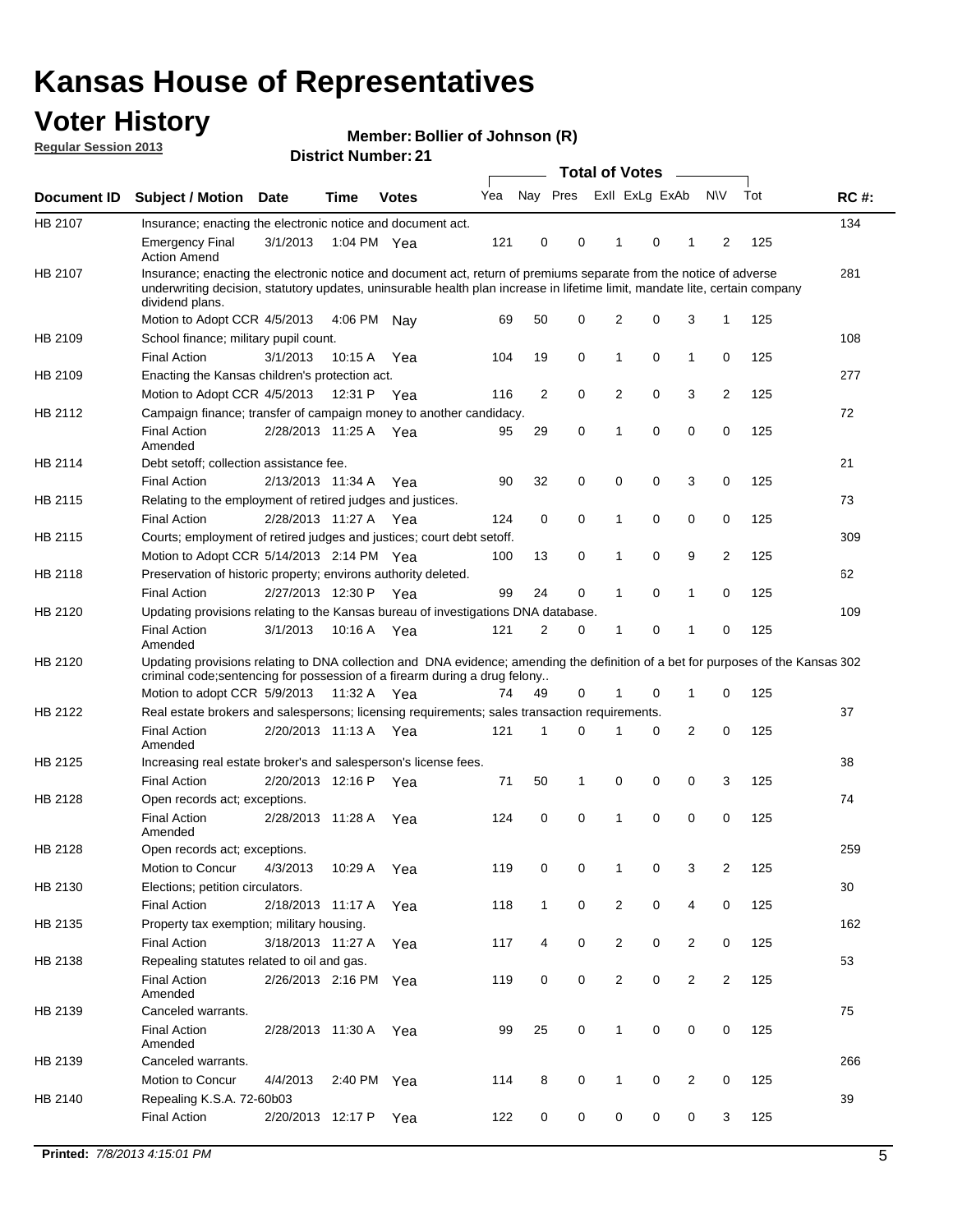## **Voter History**

**Member: Bollier of Johnson (R)** 

**Regular Session 2013**

|                    |                                                                                                                                              |          |                       |              |     |    | <b>Total of Votes</b>   |              |          | $\sim 100$  |     |     |             |
|--------------------|----------------------------------------------------------------------------------------------------------------------------------------------|----------|-----------------------|--------------|-----|----|-------------------------|--------------|----------|-------------|-----|-----|-------------|
| <b>Document ID</b> | <b>Subject / Motion Date</b>                                                                                                                 |          | Time                  | <b>Votes</b> | Yea |    | Nay Pres ExII ExLg ExAb |              |          |             | N\V | Tot | <b>RC#:</b> |
| HB 2141            | Repealer; elections process for certain unified school districts.                                                                            |          |                       |              |     |    |                         |              |          |             |     |     | 24          |
|                    | <b>Final Action</b>                                                                                                                          |          | 2/14/2013 11:23 A     | Yea          | 123 | 0  | 0                       | 0            | 0        | 1           | 1   | 125 |             |
| HB 2142            | Certain educational statutes concerning USD land transfers and higher education loan and grant programs.                                     |          |                       |              |     |    |                         |              |          |             |     |     | 40          |
|                    | <b>Final Action</b>                                                                                                                          |          | 2/20/2013 12:19 P Yea |              | 122 | 0  | 0                       | 0            | $\Omega$ | 0           | 3   | 125 |             |
| HB 2143            | Repealing outdated provisions relating to the purchase of certain real estate by the department of corrections.                              |          |                       |              |     |    |                         |              |          |             |     |     | 34          |
|                    | <b>Final Action</b>                                                                                                                          |          | 2/20/2013 11:09 A Yea |              | 122 | 0  | 0                       | 1            | 0        | 2           | 0   | 125 |             |
| HB 2144            | Repealing unnecessary statutes relating to juveniles.                                                                                        |          |                       |              |     |    |                         |              |          |             |     |     | 76          |
|                    | <b>Final Action</b>                                                                                                                          |          | 2/28/2013 11:32 A Yea |              | 124 | 0  | 0                       | 1            | 0        | 0           | 0   | 125 |             |
| HB 2145            | Repealing K.S.A. 75-5028; concerning the sale of real estate by the secretary of transportation.                                             |          |                       |              |     |    |                         |              |          |             |     |     | 35          |
|                    | <b>Final Action</b>                                                                                                                          |          | 2/20/2013 11:11 A Yea |              | 122 | 0  | 0                       | 1            | 0        | 2           | 0   | 125 |             |
| HB 2146            | Repealing the cancer drug repository program K.S.A. 2012 Supp. 65-1664 through 65-1667 and amending K.S.A. 2012 Supp. 77<br>65-1636.         |          |                       |              |     |    |                         |              |          |             |     |     |             |
|                    | <b>Final Action</b>                                                                                                                          |          | 2/28/2013 11:33 A     | Yea          | 124 | 0  | 0                       | 1            | $\Omega$ | 0           | 0   | 125 |             |
| HB 2147            | Repealer; use of metric system on certain road signs and markers, moving of heavy vehicles on bridges or culverts, interstate 94<br>bridges. |          |                       |              |     |    |                         |              |          |             |     |     |             |
|                    | <b>Final Action</b>                                                                                                                          | 3/1/2013 |                       | 9:52 AM Yea  | 123 | 0  | 0                       |              | 0        | 1           | 0   | 125 |             |
| HB 2148            | Repealers; postsecondary education scholarship provisions.                                                                                   |          |                       |              |     |    |                         |              |          |             |     |     | 41          |
|                    | <b>Final Action</b>                                                                                                                          |          | 2/20/2013 12:21 P     | Yea          | 106 | 16 | $\mathbf 0$             | 0            | 0        | $\mathbf 0$ | 3   | 125 |             |
| HB 2149            | Repealers; postsecondary education student loans and tuition grants.                                                                         |          |                       |              |     |    |                         |              |          |             |     |     | 42          |
|                    | <b>Final Action</b>                                                                                                                          |          | 2/20/2013 12:22 P     | Yea          | 108 | 14 | 0                       | 0            | $\Omega$ | $\Omega$    | 3   | 125 |             |
| HB 2149            | Repealing a \$500,000 transfer from highway patrol training center fund to the state general fund.                                           |          |                       |              |     |    |                         |              |          |             |     |     | 314         |
|                    | Motion to Concur                                                                                                                             |          | 5/23/2013 10:22 A Yea |              | 113 | 0  | 0                       |              | 0        | 8           | 3   | 125 |             |
| HB 2150            | Repealers; workforce development loan program act.                                                                                           |          |                       |              |     |    |                         |              |          |             |     |     | 78          |
|                    | <b>Final Action</b>                                                                                                                          |          | 2/28/2013 11:34 A Yea |              | 94  | 30 | $\mathbf 0$             | 1            | 0        | 0           | 0   | 125 |             |
| HB 2150            | Senate Substitute for HB 2150 by Committee on Commerce--Concerning the Kansas employment first oversight commission.                         |          |                       |              |     |    |                         |              |          |             |     |     | 267         |
|                    | Motion to Concur                                                                                                                             |          | 4/4/2013 2:44 PM Yea  |              | 110 | 12 | 0                       | 1            | 0        | 2           | 0   | 125 |             |
| HB 2151            | Repealers; report on medically underserved areas of the state.                                                                               |          |                       |              |     |    |                         |              |          |             |     |     | 63          |
|                    | <b>Final Action</b>                                                                                                                          |          | 2/27/2013 12:31 P     | Yea          | 123 | 0  | $\mathbf 0$             | 1            | 0        | 1           | 0   | 125 |             |
| HB 2152            | Repealer: uniform land sales practices act.                                                                                                  |          |                       |              |     |    |                         |              |          |             |     |     | 36          |
|                    | <b>Final Action</b>                                                                                                                          |          | 2/20/2013 11:12 A     | Yea          | 122 | 0  | $\mathbf 0$             | 1            | 0        | 2           | 0   | 125 |             |
| HB 2153            | Unused medications act; dontating entities.                                                                                                  |          |                       |              |     |    |                         |              |          |             |     |     | 64          |
|                    | <b>Final Action</b><br>Amended                                                                                                               |          | 2/27/2013 12:33 P     | Yea          | 123 | 0  | 0                       | 1            | 0        | 1           | 0   | 125 |             |
| HB 2154            | Senate Substitute for HB 2154 by Committee on Public Health and Welfare--Cosmetology; relating to licensure and renewal of 31                |          |                       |              |     |    |                         |              |          |             |     |     |             |
|                    | persons, salons and clinics.<br><b>Final Action</b><br>Amended                                                                               |          | 2/18/2013 11:19 A     | Yea          | 119 | 0  | 0                       | 2            | 0        | 4           | 0   | 125 |             |
| HB 2155            | Cosmetology; relating to licensure and renewal.                                                                                              |          |                       |              |     |    |                         |              |          |             |     |     | 32          |
|                    | <b>Final Action</b><br>Amended                                                                                                               |          | 2/18/2013 11:21 A Yea |              | 119 | 0  | 0                       | 2            | $\Omega$ |             | 0   | 125 |             |
| HB 2156            | Repealers; school finance; area vocational school fund; local effort as applied to U.S.D. No. 450                                            |          |                       |              |     |    |                         |              |          |             |     |     | 43          |
|                    | <b>Final Action</b>                                                                                                                          |          | 2/20/2013 12:23 P     | Yea          | 122 | 0  | 0                       | 0            | 0        | 0           | 3   | 125 |             |
| HB 2160            | Quality care assessment on skilled nursing care facilities.                                                                                  |          |                       |              |     |    |                         |              |          |             |     |     | 144         |
|                    | <b>Final Action</b>                                                                                                                          | 3/7/2013 | 12:13 P               | Nav          | 100 | 21 | 0                       | 1            | 0        | 3           | 0   | 125 |             |
| HB 2162            | Prohibition on use of state appropriated moneys to lobby relating to gun control at federal, state and local ogvernment level.               |          |                       |              |     |    |                         |              |          |             |     |     | 79          |
|                    | <b>Final Action</b><br>Amended                                                                                                               |          | 2/28/2013 11:36 A Yea |              | 120 | 4  | 0                       | $\mathbf 1$  | 0        | 0           | 0   | 125 |             |
| HB 2162            | Prohibition on use of state appropriated moneys to lobby at federal, state and local government levels relating to gun control.              |          |                       |              |     |    |                         |              |          |             |     |     | 312         |
|                    | Motion to adopt CCR 5/21/2013 2:52 PM Nay                                                                                                    |          |                       |              | 83  | 28 | 0                       |              | 0        | 13          | 0   | 125 |             |
| HB 2163            | Relating to garnishment proceedings.                                                                                                         |          |                       |              |     |    |                         |              |          |             |     |     | 80          |
|                    | <b>Final Action</b>                                                                                                                          |          | 2/28/2013 11:37 A     | Yea          | 124 | 0  | 0                       | $\mathbf{1}$ | 0        | 0           | 0   | 125 |             |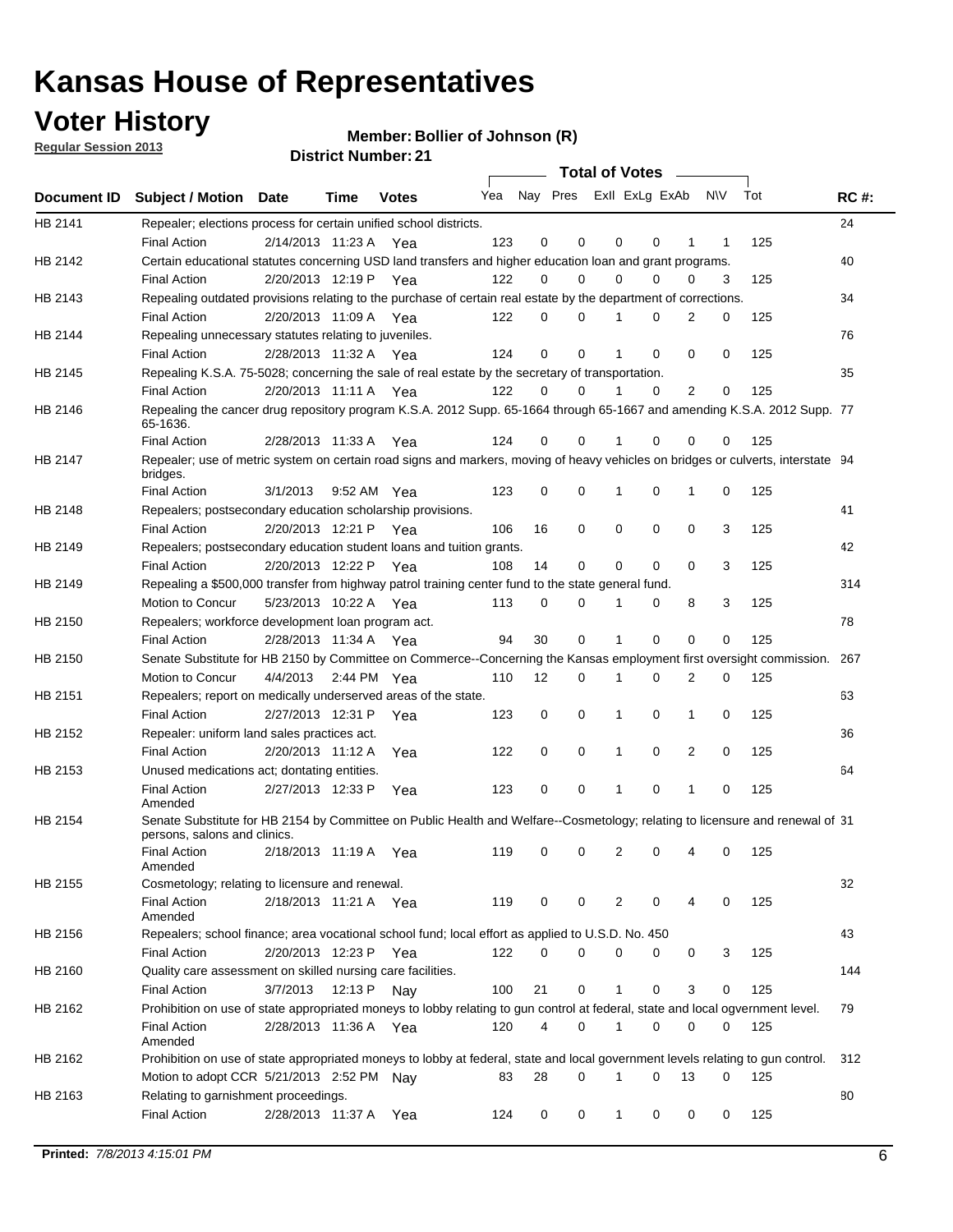## **Voter History**

**Member: Bollier of Johnson (R)** 

**Regular Session 2013**

|             |                                                                                                                                                                                                                                    |                       | PIJU IVI I VUI IIVU . 4 I |              |     |          |          | <b>Total of Votes</b> |   | $\overline{\phantom{a}}$ |                |     |             |
|-------------|------------------------------------------------------------------------------------------------------------------------------------------------------------------------------------------------------------------------------------|-----------------------|---------------------------|--------------|-----|----------|----------|-----------------------|---|--------------------------|----------------|-----|-------------|
| Document ID | <b>Subject / Motion Date</b>                                                                                                                                                                                                       |                       | Time                      | <b>Votes</b> | Yea | Nay Pres |          | Exll ExLg ExAb        |   |                          | N\V            | Tot | <b>RC#:</b> |
| HB 2164     | Relating to jurors; information disqualifying prospective juror from jury service.                                                                                                                                                 |                       |                           |              |     |          |          |                       |   |                          |                |     | 47          |
|             | <b>Final Action</b><br>Amended                                                                                                                                                                                                     | 2/25/2013 12:12 P     |                           | Nav          | 75  | 45       | 0        | 0                     | 0 | 0                        | 5              | 125 |             |
| HB 2164     | Juries and grand juries.                                                                                                                                                                                                           |                       |                           |              |     |          |          |                       |   |                          |                |     | 284         |
|             | Motion to Adopt CCR 4/5/2013                                                                                                                                                                                                       |                       | 5:53 PM                   | Nav          | 92  | 28       | 0        | 2                     | 0 | $\overline{2}$           | $\mathbf{1}$   | 125 |             |
| HB 2166     | Sub HB 2166 by Committee on Judiciary -- Relating to the medical assistance recovery program.                                                                                                                                      |                       |                           |              |     |          |          |                       |   |                          |                |     | 165         |
|             | Final Action Sub Bill 3/19/2013 10:34 A Yea<br>Amended                                                                                                                                                                             |                       |                           |              | 112 | 11       | $\Omega$ |                       | 0 | 1                        | 0              | 125 |             |
| HB 2167     | Establishing Native American legislative day at the capitol.                                                                                                                                                                       |                       |                           |              |     |          |          |                       |   |                          |                |     | 54          |
|             | <b>Final Action</b>                                                                                                                                                                                                                | 2/26/2013 2:17 PM Yea |                           |              | 119 | 0        | $\Omega$ | 2                     | 0 | $\overline{2}$           | 2              | 125 |             |
| HB 2167     | Senate Substitute for HB 2167 by Committee on Federal and State Affairs -- Concerning fireworks; regulations thereof.                                                                                                              |                       |                           |              |     |          |          |                       |   |                          |                |     | 261         |
|             | Motion to Concur                                                                                                                                                                                                                   | 4/4/2013              | 11:11 A Yea               |              | 100 | 23       | 0        | 1                     | 0 | 1                        | 0              | 125 |             |
| HB 2169     | Allowing for proceedings to determine final disposition of prisoner's pending probation revocations.                                                                                                                               |                       |                           |              |     |          |          |                       |   |                          |                |     | 49          |
|             | <b>Final Action</b>                                                                                                                                                                                                                | 2/26/2013 2:10 PM Yea |                           |              | 119 | 0        | 0        | 0                     | 0 | 0                        | 6              | 125 |             |
| HB 2170     | Concerning sentencing dispositions, probation and postrelease supervision.                                                                                                                                                         |                       |                           |              |     |          |          |                       |   |                          |                |     | 110         |
|             | <b>Final Action</b><br>Amended                                                                                                                                                                                                     | 3/1/2013              | 10:23 A                   | Nay          | 79  | 44       | 0        | 1                     | 0 | 1                        | 0              | 125 |             |
| HB 2170     | Concerning sentencing dispositions, probation and postrelease supervision.                                                                                                                                                         |                       |                           |              |     |          |          |                       |   |                          |                |     | 256         |
|             | <b>Motion to Concur</b>                                                                                                                                                                                                            | 4/1/2013              | 10:54 A                   | Nay          | 75  | 44       | 0        | 1                     | 0 | $\overline{2}$           | 3              | 125 |             |
| HB 2172     | Cemeteries; cemetery corporations and cemetery merchandise.                                                                                                                                                                        |                       |                           |              |     |          |          |                       |   |                          |                |     | 81          |
|             | <b>Final Action</b><br>Amended                                                                                                                                                                                                     | 2/28/2013 11:38 A Yea |                           |              | 124 | 0        | 0        | 1                     | 0 | $\Omega$                 | 0              | 125 |             |
| HB 2176     | The Eisenhower foundation license plate.                                                                                                                                                                                           |                       |                           |              |     |          |          |                       |   |                          |                |     | 57          |
|             | <b>Final Action</b>                                                                                                                                                                                                                | 2/27/2013 12:11 P     |                           | Yea          | 112 | 11       | $\Omega$ | 0                     | 0 | 1                        | 1              | 125 |             |
| HB 2177     | Relating to motor carriers; concerning safety rules and regulations; certificates of convenience and necessity; transportation of 55<br>certain materials.                                                                         |                       |                           |              |     |          |          |                       |   |                          |                |     |             |
|             | <b>Final Action</b><br>Amended                                                                                                                                                                                                     | 2/26/2013 2:18 PM Yea |                           |              | 119 | 0        | $\Omega$ | 2                     | 0 | $\overline{2}$           | $\overline{2}$ | 125 |             |
| HB 2179     | Amending the secretary of labor's role of taking assignment of wage claims.                                                                                                                                                        |                       |                           |              |     |          |          |                       |   |                          |                |     | 111         |
|             | <b>Final Action</b><br>Amended                                                                                                                                                                                                     | 3/1/2013              | 10:24 A                   | Nav          | 87  | 36       | 0        | 1                     | 0 | 1                        | 0              | 125 |             |
| HB 2181     | Authorizing licensing bodies to accept certain online distance education courses towards licensure for military service member 55<br>applicants                                                                                    |                       |                           |              |     |          |          |                       |   |                          |                |     |             |
|             | <b>Final Action</b>                                                                                                                                                                                                                | 2/27/2013 12:34 P     |                           | Yea          | 123 | 0        | 0        |                       | 0 | 1                        | 0              | 125 |             |
| HB 2182     | Relating to grand juries.                                                                                                                                                                                                          |                       |                           |              |     |          |          |                       |   |                          |                |     | 152         |
|             | <b>Final Action</b><br>Amended                                                                                                                                                                                                     | 3/13/2013 11:20 A     |                           | Yea          | 100 | 24       | 0        | 0                     | 0 | 1                        | 0              | 125 |             |
| HB 2183     | Substitute HB 2183 by Committee on Health and Human Services - - designation and control of infectious and contagious<br>diseases.                                                                                                 |                       |                           |              |     |          |          |                       |   |                          |                |     | 112         |
|             | Final Action Sub Bill 3/1/2013<br>Amended                                                                                                                                                                                          |                       | 10:26 A Yea               |              | 122 | 1        | 0        | 1                     | 0 | 1                        | 0              | 125 |             |
| HB 2183     | Substitute HB 2183 by Committee on Health and Human Services -- department of health and environment statutory duties<br>and functions, infectious and contagious diseases, laboratory services, health information technology and |                       |                           |              |     |          |          |                       |   |                          |                |     | 297         |
|             | Motion to Adopt CCR 4/5/2013                                                                                                                                                                                                       |                       | 9:37 PM Yea               |              | 120 | 0        | 0        | 2                     | 0 | 2                        | 1              | 125 |             |
| HB 2185     | Consolidation of citites and counties; dual majority vote.                                                                                                                                                                         |                       |                           |              |     |          |          |                       |   |                          |                |     | 113         |
|             | <b>Final Action</b><br>Amended                                                                                                                                                                                                     | 3/1/2013              | 10:27 A Yea               |              | 119 | 4        | 0        | 1                     | 0 | $\mathbf{1}$             | 0              | 125 |             |
| HB 2193     | Public facilities; accessiblity standards for disabled persons.                                                                                                                                                                    |                       |                           |              |     |          |          |                       |   |                          |                |     | 145         |
|             | <b>Final Action</b>                                                                                                                                                                                                                | 3/7/2013              | 12:14 P                   | Yea          | 121 | 0        | 0        | 1                     | 0 | 3                        | 0              | 125 |             |
| HB 2195     | Claims against the state; 2012 Joint Committee recommendations.                                                                                                                                                                    |                       |                           |              |     |          |          |                       |   |                          |                |     | 146         |
|             | <b>Final Action</b><br>Amended                                                                                                                                                                                                     | 3/7/2013              | 12:16 P Yea               |              | 110 | 10       | 0        | 1                     | 0 | 3                        | 1              | 125 |             |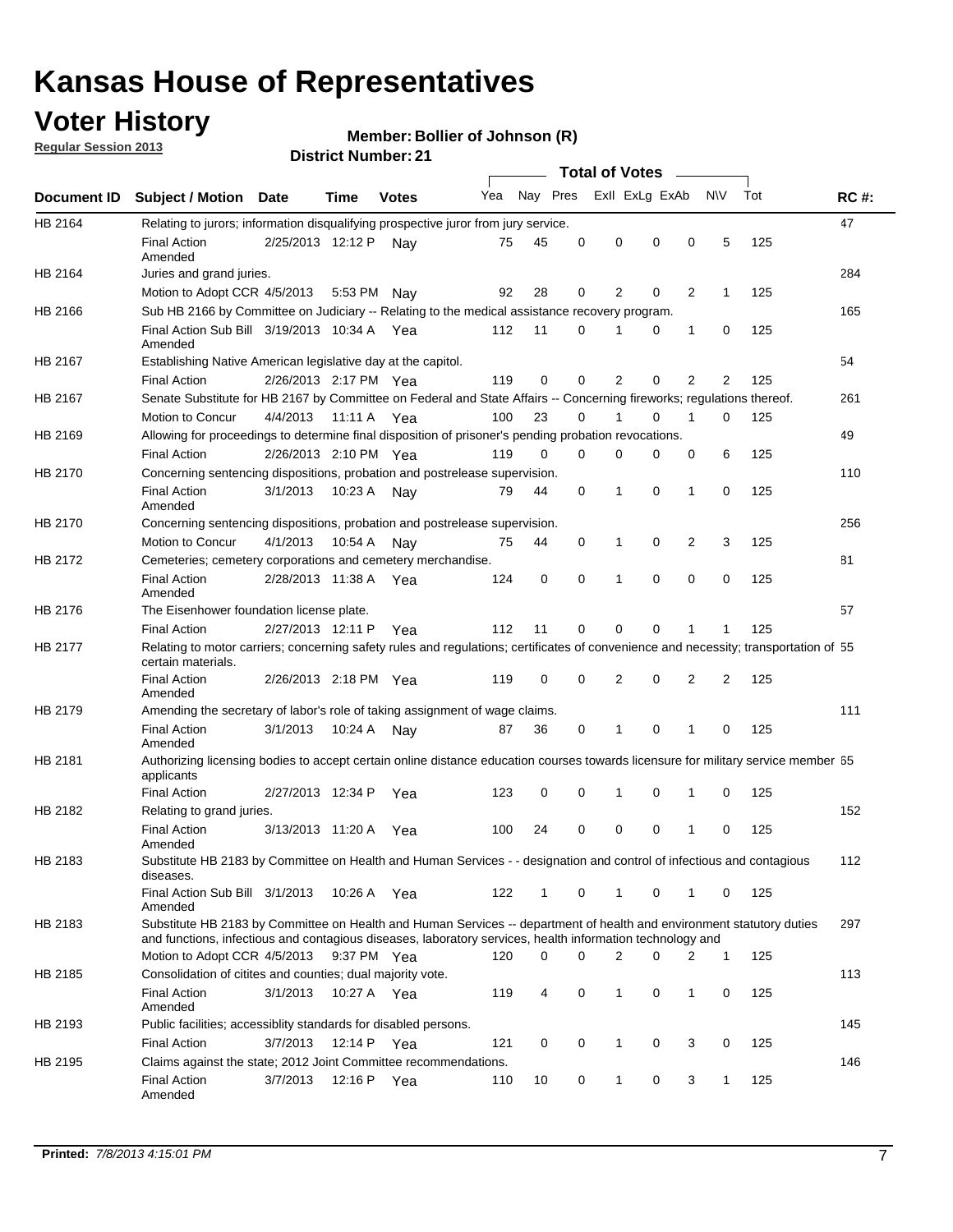## **Voter History**

**Member: Bollier of Johnson (R)** 

**Regular Session 2013**

|             |                                                                                                                                                                             |                       |             |              |     |             |   | <b>Total of Votes</b> |   |                |              |     |             |
|-------------|-----------------------------------------------------------------------------------------------------------------------------------------------------------------------------|-----------------------|-------------|--------------|-----|-------------|---|-----------------------|---|----------------|--------------|-----|-------------|
| Document ID | <b>Subject / Motion Date</b>                                                                                                                                                |                       | Time        | <b>Votes</b> | Yea | Nay Pres    |   | Exll ExLg ExAb        |   |                | <b>NV</b>    | Tot | <b>RC#:</b> |
| HB 2197     | Kansas state high school activities association; membership of board of directors and executive board.                                                                      |                       |             |              |     |             |   |                       |   |                |              |     | 249         |
|             | <b>Emergency Final</b><br><b>Action Amend</b>                                                                                                                               | 3/26/2013 8:46 PM Yea |             |              | 69  | 53          | 0 |                       | 0 | 2              | 0            | 125 |             |
| HB 2199     | Second amendment protection act.                                                                                                                                            |                       |             |              |     |             |   |                       |   |                |              |     | 157         |
|             | <b>Final Action</b><br>Amended                                                                                                                                              | 3/14/2013 11:34 A     |             | Nav          | 94  | 29          | 0 | 0                     | 0 | 2              | 0            | 125 |             |
| HB 2199     | Senate Substitute for HB 2199 by Committee on Federal and State Affairs--Secretary of Administration; successor; diretor of                                                 |                       |             |              |     |             |   |                       |   |                |              |     | 313         |
|             | accounts and reports; certain rules and regulations; Kansas liguor control act.                                                                                             |                       |             |              |     |             |   |                       |   |                |              |     |             |
|             | Motion to adopt CCR 5/22/2013 2:17 PM Yea                                                                                                                                   |                       |             |              | 89  | 23          | 0 | 1                     | 0 | 12             | 0            | 125 |             |
| HB 2200     | Executive chief information technology officer; office of information tehcnology services.                                                                                  |                       |             |              |     |             |   |                       |   |                |              |     | 114         |
|             | <b>Final Action</b><br>Amended                                                                                                                                              | 3/1/2013              | 10:28 A     | Yea          | 121 | 2           | 0 | 1                     | 0 | 1              | 0            | 125 |             |
| HB 2201     | Telecommunications; regulation by the state corporation commission and distributions from the Kansas universal service<br>fund.                                             |                       |             |              |     |             |   |                       |   |                |              |     | 33          |
|             | <b>Final Action</b><br>Amended                                                                                                                                              | 2/18/2013 11:24 A     |             | Yea          | 118 | 1           | 0 | 2                     | 0 | 4              | 0            | 125 |             |
| HB 2201     | Telecommunications; regulation by the state corporation commission and distributions from the Kansas universal service<br>fund.                                             |                       |             |              |     |             |   |                       |   |                |              |     | 278         |
|             | Motion to Adopt CCR 4/5/2013                                                                                                                                                |                       | 12:57 P     | Yea          | 99  | 20          | 0 | 2                     | 0 | 3              | $\mathbf{1}$ | 125 |             |
| HB 2202     | Providing automatic relief from certain motor carrier restrictions upon the governor's declaration of emergency.                                                            |                       |             |              |     |             |   |                       |   |                |              |     | 44          |
|             | <b>Final Action</b><br>Amended                                                                                                                                              | 2/20/2013 12:25 P     |             | Yea          | 122 | 0           | 0 | 0                     | 0 | 0              | 3            | 125 |             |
| HB 2203     | Relating to exercise of religion.                                                                                                                                           |                       |             |              |     |             |   |                       |   |                |              |     | 115         |
|             | <b>Final Action</b><br>Amended                                                                                                                                              | 3/1/2013              | 10:31 A     | Nav          | 109 | 14          | 0 | 1                     | 0 | 1              | 0            | 125 |             |
| HB 2203     | Relating to exercise of religion.                                                                                                                                           |                       |             |              |     |             |   |                       |   |                |              |     | 200         |
|             | Motion to Concur                                                                                                                                                            | 3/25/2013 9:41 AM     |             | Nav          | 109 | 12          | 0 | 2                     | 0 | 2              | 0            | 125 |             |
| HB 2204     | Relating to redemption of real property.                                                                                                                                    |                       |             |              |     |             |   |                       |   |                |              |     | 116         |
|             | <b>Final Action</b><br>Amended                                                                                                                                              | 3/1/2013              | 10:32 A     | Yea          | 123 | $\mathbf 0$ | 0 | 1                     | 0 | $\mathbf{1}$   | 0            | 125 |             |
| HB 2204     | Extending the judicial branch surcharge for two years.                                                                                                                      |                       |             |              |     |             |   |                       |   |                |              |     | 308         |
|             | Motion to adopt CCR 5/13/2013 10:38 A Yea                                                                                                                                   |                       |             |              | 121 | 1           | 0 | 0                     | 0 | 3              | 0            | 125 |             |
| HB 2205     | Adoption hearings; time and waiver of notice.                                                                                                                               |                       |             |              |     |             |   |                       |   |                |              |     | 117         |
|             | <b>Final Action</b><br>Amended                                                                                                                                              | 3/1/2013              | 10:33 A     | Yea          | 123 | 0           | 0 | 1                     | 0 | 1              | 0            | 125 |             |
| HB 2207     | Substitute HB 2207 by Committee on Agriculture and Natural Resources--Amending provisions relating to the regulation and<br>certification of animal feeding facilities.     |                       |             |              |     |             |   |                       |   |                |              |     | 56          |
|             | Final Action Sub Bill 2/26/2013 2:20 PM Yea                                                                                                                                 |                       |             |              | 119 | 0           | 0 | 2                     | 0 | $\overline{2}$ | 2            | 125 |             |
| HB 2207     | Substitute HB 2207 by Committee on Agriculture and Natural Resources--Amending provisions relating to the regulation and 257<br>certification of animal feeding facilities. |                       |             |              |     |             |   |                       |   |                |              |     |             |
|             | Motion to Concur                                                                                                                                                            | 4/1/2013              | 2:23 PM Yea |              | 119 | 0           | 0 | 1                     | 0 | 3              | 2            | 125 |             |
| HB 2209     | Amendments to the Kansas offender registration act.                                                                                                                         |                       |             |              |     |             |   |                       |   |                |              |     | 66          |
|             | <b>Final Action</b><br>Amended                                                                                                                                              | 2/27/2013 12:35 P Yea |             |              | 123 | 0           | 0 | $\mathbf{1}$          | 0 | $\mathbf{1}$   | 0            | 125 |             |
| HB 2210     | Elections; change of party affiliation.                                                                                                                                     |                       |             |              |     |             |   |                       |   |                |              |     | 132         |
|             | <b>Emergency Final</b><br><b>Action Amend</b>                                                                                                                               | 3/1/2013              | 1:02 PM Nay |              | 72  | 49          | 0 |                       | 0 | 1              | 2            | 125 |             |
| HB 2212     | Concerning the requirements to receiving a service grant through the veterans claims assistance program.                                                                    |                       |             |              |     |             |   |                       |   |                |              |     | 118         |
|             | <b>Final Action</b>                                                                                                                                                         | 3/1/2013              | 10:34 A Yea |              | 123 | 0           | 0 | $\mathbf{1}$          | 0 | 1              | 0            | 125 |             |
| HB 2213     | Member elections and retirement benefit determinations and one-time payments under KPERS act of 2015.                                                                       |                       |             |              |     |             |   |                       |   |                |              |     | 27          |
|             | <b>Final Action</b><br>Amended                                                                                                                                              | 2/15/2013 11:19 A Yea |             |              | 115 | 0           | 0 | 2                     | 2 | 3              | 3            | 125 |             |
| HB 2213     | Member elections and retirement benefit determinations and one-time payments under KPERS act of 2015.                                                                       |                       |             |              |     |             |   |                       |   |                |              |     | 311         |
|             | Motion to adopt CCR 5/20/2013 2:11 PM Yea                                                                                                                                   |                       |             |              | 104 | $\Omega$    | 0 | 1                     | 0 | 16             | 4            | 125 |             |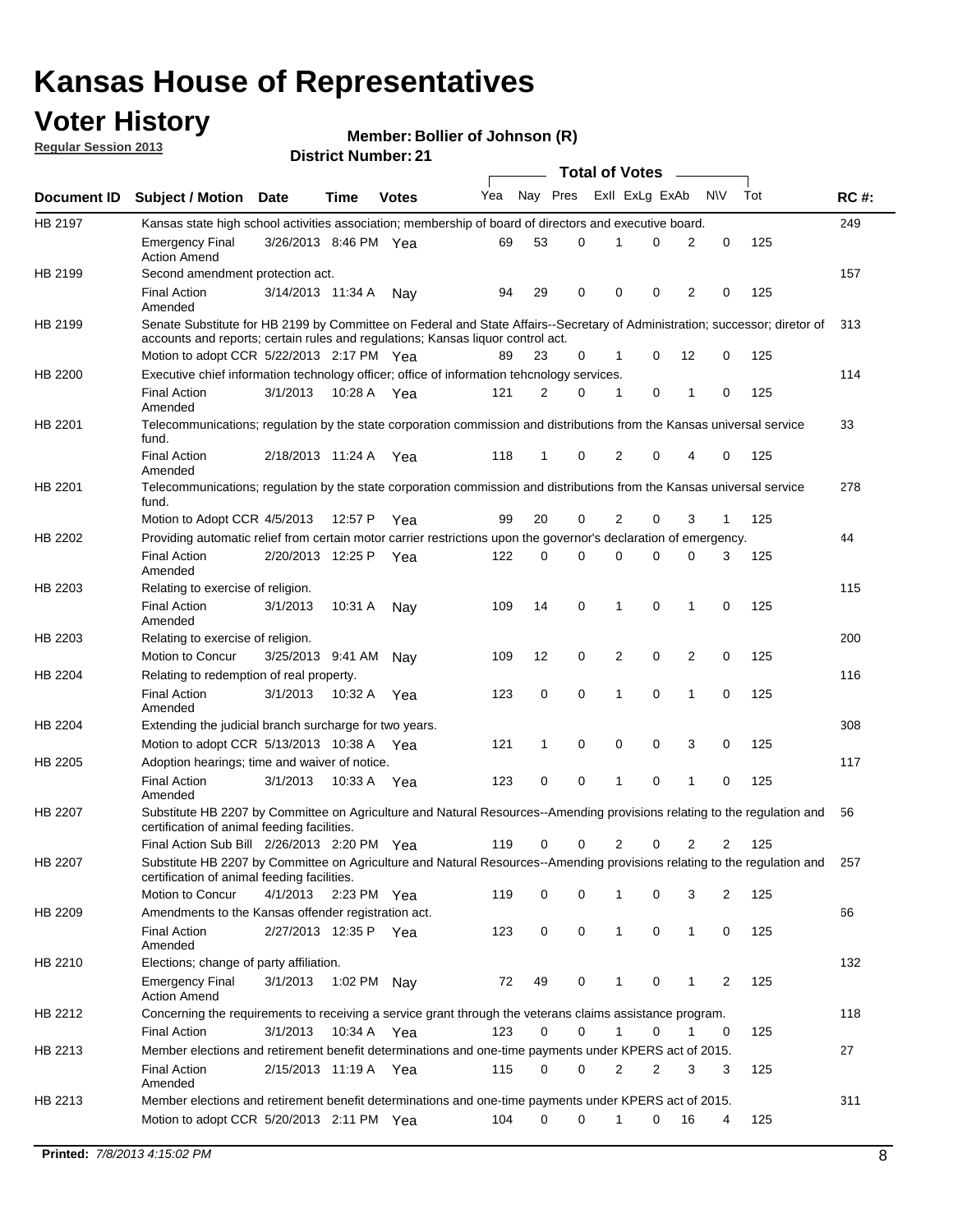### **Voter History**

**Member: Bollier of Johnson (R)** 

**Regular Session 2013**

HB 2216

HB 2216

HB 2217

HB 2218

HB 2218

HB 2221

**HB 2222** 

#### **Document ID Subject / Motion Date Time Votes** Yea Nay Pres ExII ExLg ExAb N\V Tot **RC #: District Number: 21 Date Votes Total of Votes Time** 3/1/2013 Final Action Yea 125 10:36 A 91 32 0 0 10 1 Amended Repealing certain joint committees and amending related statutes; amending the joint committees on special claims against the state. 6/2/2013 Motion to adopt CCR Nay 125 12:18 A 81 28 0 0 69 1 Repealing certain joint committees and amending related statutes; amending the joint committees on special claims against the state. Final Action 3/1/2013 10:37 A Yea 123 0 0 1 0 1 0 125 Amended Creating the crime of female genital mutilation and setting the penalty. 2/28/2013 Final Action Yea 125 11:40 A 124 0 0 0 00 1 Driving under the influence of alcohol or drugs; tests; implied consent; administrative hearings. Motion to adopt CCR 5/9/2013 11:46 A 1 Yea  $120$  2 0 1 0 1 1 125 Driving under the influence of alcohol or drugs; boating under the influence of alcohol or drugs; tests; implied consent; administrative hearings; aggravated battery DUI. Final Action 2/28/2013 11:42 A Nay 71 53 0 1 0 0 0 125 Enacting the equal access act; school employees; professional employees organization. 3/1/2013 Emergency Final Yea 125 1:13 PM 119 1 0 1 12 1 School districts; bullying policies.

Action Amend 28 2/15/2013 Final Action Yea 125 11:21 A 115 0 2 0 33 2 HB 2228 Amended Decreased employer payments to group insurance reserve fund for KPERS plan of death and long-term disability benefits during fiscal years 2014 and 2015. 177 Final Action Sub Bill 3/20/2013 10:29 A Nay 68 55 0 1 0 1 0 125 HB 2231 Amended Substitute HB 2231 by Committee on Appropriations - Appropriations for FY 2014, FY 2015, FY 2016, FY 2017 and FY 2018 for various state agencies; capital improvement projects. 151 Final Action 3/11/2013 11:16 A Nay 81 41 0 0 1 2 0 125 HB 2234 Amended Contracts between the Kansas turnpike authority and the Kansas department of transportation. 299 Motion to Adopt CCR 4/5/2013 10:12 P Nay 76 44 0 2 0 2 1 125 HB 2234 Naming the secretary of transportation as the director of operations of the Kansas turnpike authority; pertaining to certain contracts between the authority and the department of transportation. 250 3/26/2013 Emergency Final Yea 125 8:49 PM 107 15 0 0 20 1 HB 2244 Action Amend Taxation of watercraft. 121 3/1/2013 Final Action Yea 125 10:39 A 101 22 0 0 10 1 HB 2249 Amended City annexation of fire district land; double taxation; refund. 310 HB 2249 Certain property issues; fire districts; historic preservation; solid waste.

Motion to Adopt CCR 5/17/2013 10:25 A Yea 92 18 0 1 0 14 0 125 122 3/1/2013 Final Action Yea 125 10:40 A 123 0 0 0 10 1 HB 2252 Amended Eliminating the statute of limitations for prosecutions of rape and aggravated criminal sodomy. 178 Final Action 3/20/2013 10:31 A Nay 92 31 0 1 0 1 0 125 HB 2253 Amended Abortion; prohibiting funding for abortion services; amending late-term abortion and woman's- right-to-know statutes. 301 Motion to Adopt CCR 4/5/2013 10:34 P Nay 90 30 0 2 0 2 1 125 HB 2253 Abortion; prohibiting funding for abortion services; amending late-term abortion and woman's- right-to-know statutes. 142 3/1/2013 EFA Sub Bill Yea 125 1:15 PM 116 5 0 0 12 1 HB 2255 Amended Economic development; investments in telecommunications machinery and equipment.

119

323

120

82

303

83

141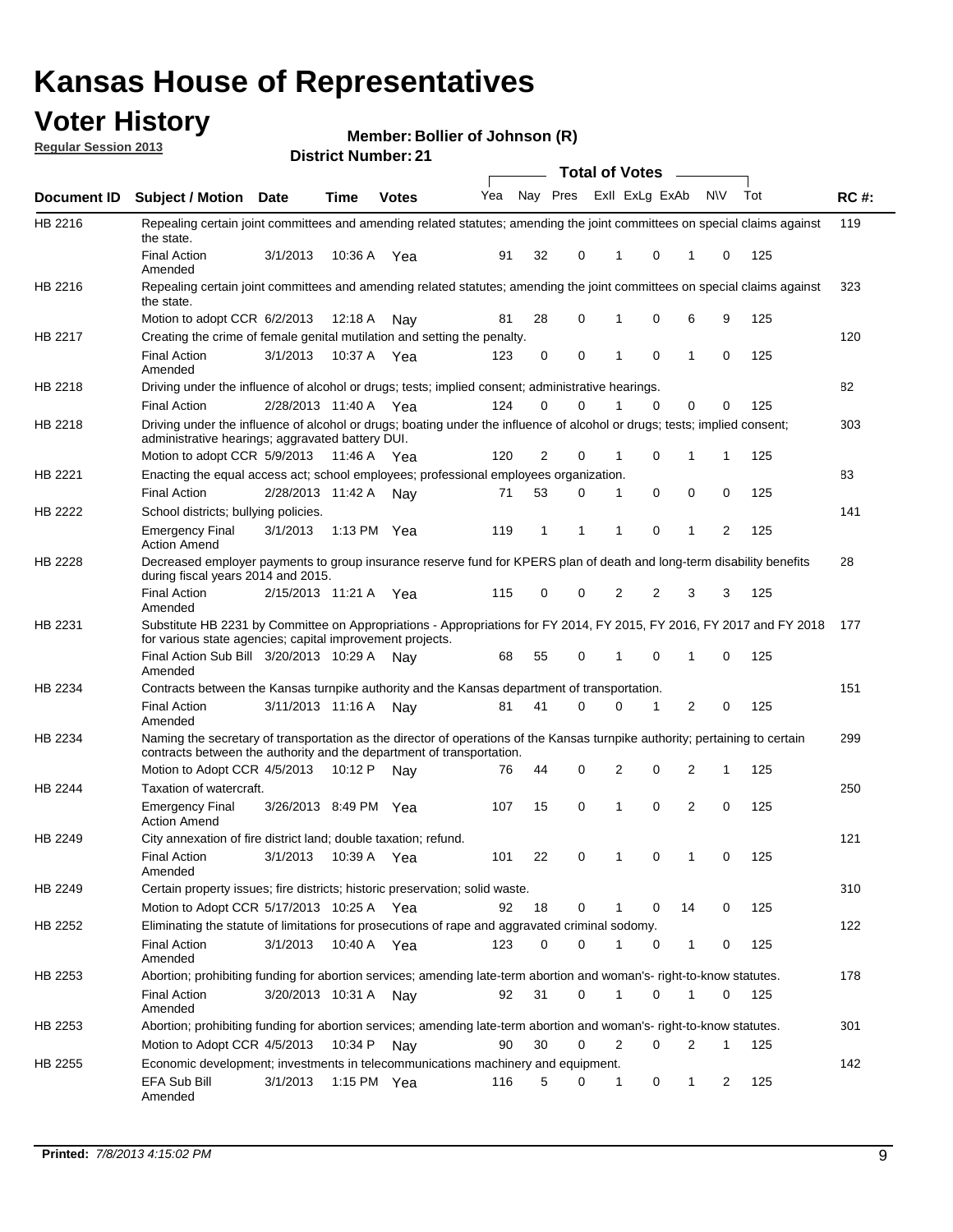## **Voter History**

**Member: Bollier of Johnson (R)** 

**Regular Session 2013**

|                    |                                                                                                                                                                                       |                       | PIJUIUL INUIIIN <del>G</del> I . 4 I |              |     |                         |             | <b>Total of Votes</b> |              | $\sim$         |              |     |             |
|--------------------|---------------------------------------------------------------------------------------------------------------------------------------------------------------------------------------|-----------------------|--------------------------------------|--------------|-----|-------------------------|-------------|-----------------------|--------------|----------------|--------------|-----|-------------|
| <b>Document ID</b> | <b>Subject / Motion</b>                                                                                                                                                               | Date                  | Time                                 | <b>Votes</b> | Yea | Nay Pres Exll ExLg ExAb |             |                       |              |                | N\V          | Tot | <b>RC#:</b> |
| HB 2259            | Domestic relations; relating to dissolution of marriage;                                                                                                                              |                       |                                      |              |     |                         |             |                       |              |                |              |     | 58          |
|                    | <b>Final Action</b>                                                                                                                                                                   | 2/27/2013 12:12 P     |                                      | Yea          | 123 | 0                       | 0           | 1                     | 0            | 1              | $\Omega$     | 125 |             |
| HB 2261            | Authorizing the expenditure of unencumbered balances held by school district; removing the cap for contingency reserve<br>fund.                                                       |                       |                                      |              |     |                         |             |                       |              |                |              |     | 48          |
|                    | <b>Final Action</b><br>Amended                                                                                                                                                        | 2/25/2013 12:13 P     |                                      | Yea          | 120 | 0                       | 0           | 0                     | 0            | 0              | 5            | 125 |             |
| HB 2261            | School districts; expenditure of unencumbered bala ces; removing the cap for contingency reserve fund; establishing celebrate 305<br>freedom week; bullying policies. ies.            |                       |                                      |              |     |                         |             |                       |              |                |              |     |             |
|                    | Motion to adopt CCR 5/9/2013                                                                                                                                                          |                       | 2:25 PM Yea                          |              | 119 | 1                       | 0           |                       | 0            | 4              | 0            | 125 |             |
| HB 2262            | Substitute HB 2262 by Committee on Appropriations - Amending the percentage amount that is deposited into the oil and gas 210<br>valuation depletion trust fund from 12.41% to 8.25%. |                       |                                      |              |     |                         |             |                       |              |                |              |     |             |
|                    | Final Action Sub Bill 3/26/2013 9:58 AM Yea                                                                                                                                           |                       |                                      |              | 96  | 23                      | 0           |                       | 0            | 5              | 0            | 125 |             |
| HB 2267            | Income tax, credits, high performance incentive program; subtraction modifications, certain expenses related to living dinor<br>organ donations.                                      |                       |                                      |              |     |                         |             |                       |              |                |              |     | 252         |
|                    | <b>Emergency Final</b><br><b>Action Amend</b>                                                                                                                                         | 3/26/2013 8:52 PM Yea |                                      |              | 106 | 16                      | 0           | 1                     | 0            | $\overline{2}$ | 0            | 125 |             |
| HB 2269            | John Bower memorial highway.                                                                                                                                                          |                       |                                      |              |     |                         |             |                       |              |                |              |     | 84          |
|                    | <b>Final Action</b><br>Amended                                                                                                                                                        | 2/28/2013 11:44 A Yea |                                      |              | 114 | 10                      | 0           | 1                     | 0            | 0              | 0            | 125 |             |
| HB 2272            | Exempting IRB-purchased property from property taxatin without state ownerhsip requirement.                                                                                           |                       |                                      |              |     |                         |             |                       |              |                |              |     | 123         |
|                    | <b>Final Action</b>                                                                                                                                                                   | 3/1/2013              | 10:41 A Yea                          |              | 123 | 0                       | 0           | 1                     | 0            | $\mathbf{1}$   | 0            | 125 |             |
| HB 2278            | Creating a penalty enhancement for the theft or burglary of a firearm.                                                                                                                |                       |                                      |              |     |                         |             |                       |              |                |              |     | 135         |
|                    | <b>Emergency Final</b><br><b>Action Amend</b>                                                                                                                                         | 3/1/2013              | 1:06 PM Yea                          |              | 117 | 4                       | $\mathbf 0$ | $\mathbf 1$           | $\Omega$     | 1              | 2            | 125 |             |
| HB 2280            | School districts; establishing celebrate freedom week and related curriculum.                                                                                                         |                       |                                      |              |     |                         |             |                       |              |                |              |     | 140         |
|                    | <b>Emergency Final</b><br><b>Action Amend</b>                                                                                                                                         | 3/1/2013              | 1:12 PM Nav                          |              | 95  | 25                      | 1           | 1                     | 0            | 1              | 2            | 125 |             |
| HB 2294            | Kansas uniform securities act.                                                                                                                                                        |                       |                                      |              |     |                         |             |                       |              |                |              |     | 124         |
|                    | <b>Final Action</b>                                                                                                                                                                   | 3/1/2013              | 10:42 A Yea                          |              | 123 | 0                       | 0           | 1                     | $\mathbf 0$  | $\mathbf{1}$   | 0            | 125 |             |
| HB 2296            | Campaign finance; permitted uses of campaign funds.                                                                                                                                   |                       |                                      |              |     |                         |             |                       |              |                |              |     | 148         |
|                    | <b>Final Action</b>                                                                                                                                                                   | 3/8/2013              | 11:12 A Yea                          |              | 120 | $\mathbf{1}$            | 0           | 0                     | $\mathbf{1}$ | $\overline{2}$ | $\mathbf{1}$ | 125 |             |
| HB 2298            | Amending the crimes of interference with law enforcement and giving a false alarm.                                                                                                    |                       |                                      |              |     |                         |             |                       |              |                |              |     | 136         |
|                    | <b>Emergency Final</b><br>Action                                                                                                                                                      | 3/1/2013              | 1:07 PM Yea                          |              | 121 | 0                       | 0           | 1                     | 0            | $\mathbf{1}$   | 2            | 125 |             |
| HB 2302            | Relating to drug screening, criminal history record check and fingerprinting of certain persons and employees.                                                                        |                       |                                      |              |     |                         |             |                       |              |                |              |     | 85          |
|                    | <b>Final Action</b><br>Amended                                                                                                                                                        | 2/28/2013 11:45 A Yea |                                      |              | 124 | 0                       | $\Omega$    | 1                     | 0            | 0              | $\mathbf 0$  | 125 |             |
| HB 2303            | Relating to drivier's license fees; driving under the influence equipment fund.                                                                                                       |                       |                                      |              |     |                         |             |                       |              |                |              |     | 125         |
|                    | <b>Final Action</b><br>Amended                                                                                                                                                        | 3/1/2013              | 10:44 A                              | Yea          | 113 | 10                      | 0           | 1                     | 0            | 1              | 0            | 125 |             |
| HB 2305            | Kansas storage tank act and containment of underground storage tanks.                                                                                                                 |                       |                                      |              |     |                         |             |                       |              |                |              |     | 126         |
|                    | <b>Final Action</b>                                                                                                                                                                   | 3/1/2013              | 10:45 A                              | Yea          | 123 | 0                       | 0           | 1                     | 0            | $\mathbf{1}$   | 0            | 125 |             |
| HB 2305            | Kansas storage tank act and containment of underground storage tanks.                                                                                                                 |                       |                                      |              |     |                         |             |                       |              |                |              |     | 197         |
|                    | Motion to Concur                                                                                                                                                                      | 3/22/2013 11:36 A     |                                      | Yea          | 119 | 0                       | 0           | 2                     | 0            | 3              | $\mathbf{1}$ | 125 |             |
| HB 2311            | Increasing delinquent registration fees.                                                                                                                                              |                       |                                      |              |     |                         |             |                       |              |                |              |     | 127         |
|                    | <b>Final Action</b>                                                                                                                                                                   | 3/1/2013              | 10:50 A                              | Nay          | 24  | 99                      | 0           | $\mathbf{1}$          | 0            | $\mathbf{1}$   | 0            | 125 |             |
| HB 2312            | Kansas uninsurable health insurance plan; increase in life time limit.                                                                                                                |                       |                                      |              |     |                         |             |                       |              |                |              |     | 95          |
|                    | <b>Final Action</b>                                                                                                                                                                   | 3/1/2013              | 9:53 AM Yea                          |              | 123 | 0                       | 0           | 1                     | 0            | 1              | 0            | 125 |             |
| HB 2318            | Authorizing use of motorcycle headlamp modulation systems and side lamps.                                                                                                             |                       |                                      |              |     |                         |             |                       |              |                |              |     | 128         |
|                    | <b>Final Action</b><br>Amended                                                                                                                                                        | 3/1/2013              | 10:52 A Yea                          |              | 123 | 0                       | 0           | 1                     | 0            | 1              | 0            | 125 |             |
| HB 2318            | Authorizing use of motorcycle headlamp modulation systems and side lamps.                                                                                                             |                       |                                      |              |     |                         |             |                       |              |                |              |     | 201         |
|                    | Motion to Concur                                                                                                                                                                      | 3/25/2013 9:44 AM Yea |                                      |              | 121 | 0                       | 0           | $\overline{2}$        | 0            | $\overline{2}$ | 0            | 125 |             |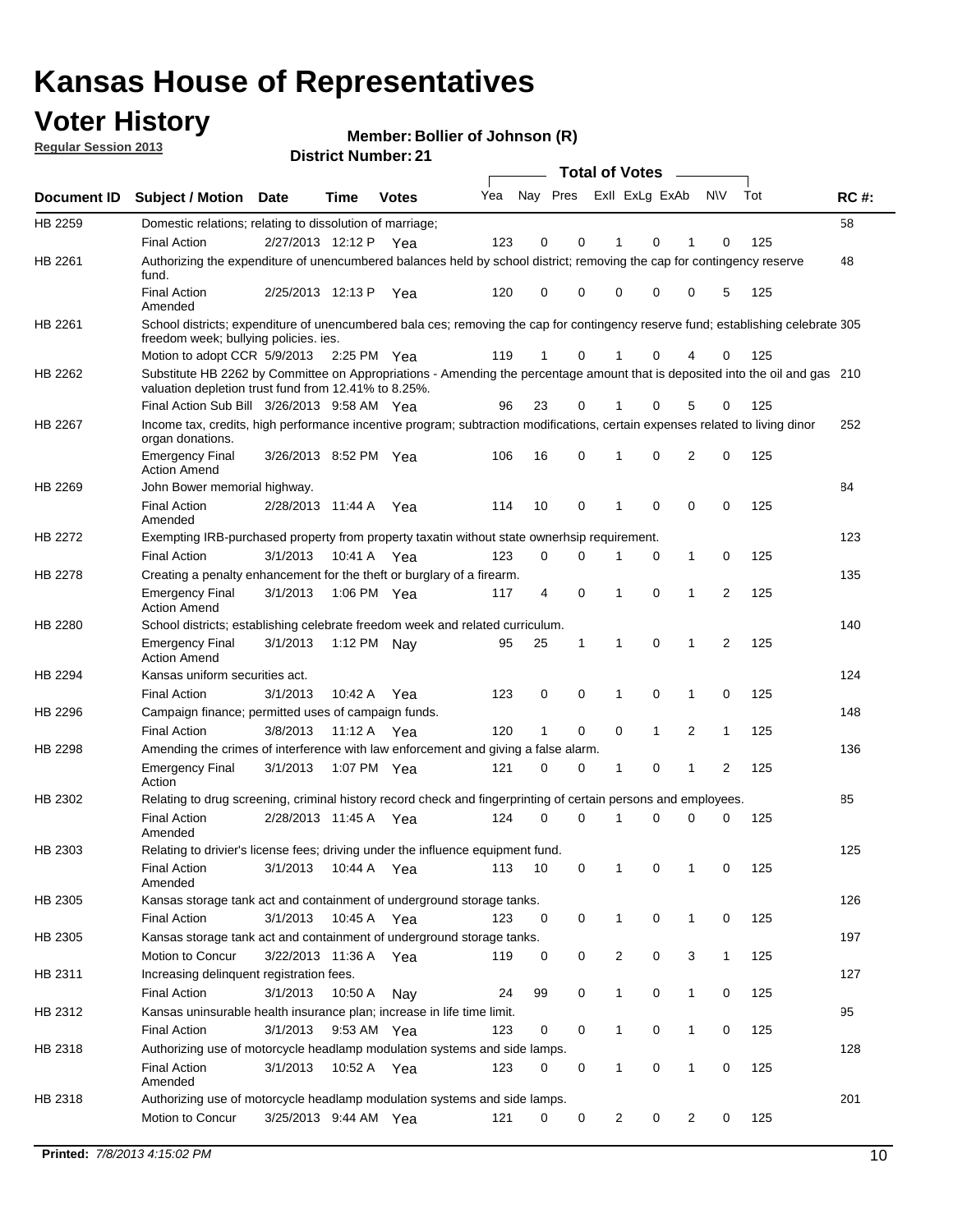## **Voter History**

**Member: Bollier of Johnson (R)** 

**Regular Session 2013**

|             |                                                                                                                                       |                       |         |              |     |                |             | <b>Total of Votes</b> |   |                |                |     |             |
|-------------|---------------------------------------------------------------------------------------------------------------------------------------|-----------------------|---------|--------------|-----|----------------|-------------|-----------------------|---|----------------|----------------|-----|-------------|
| Document ID | <b>Subject / Motion</b>                                                                                                               | <b>Date</b>           | Time    | <b>Votes</b> | Yea | Nay Pres       |             | Exll ExLg ExAb        |   |                | <b>NV</b>      | Tot | <b>RC#:</b> |
| HB 2319     | Creating the coalition of innovative districts act.                                                                                   |                       |         |              |     |                |             |                       |   |                |                |     | 149         |
|             | <b>Final Action</b>                                                                                                                   | 3/8/2013              | 11:17 A | Nav          | 74  | 47             | 0           | 0                     | 1 | 3              | 0              | 125 |             |
|             | Amended                                                                                                                               |                       |         |              |     |                |             |                       |   |                |                |     |             |
| HB 2319     | Creating the coalition of innovative districts act.                                                                                   |                       |         |              |     |                |             |                       |   |                |                |     | 279         |
|             | Motion to Adopt CCR 4/5/2013                                                                                                          |                       |         | 1:03 PM Nay  | 71  | 47             | 0           | 2                     | 0 | 3              | $\overline{2}$ | 125 |             |
| HB 2322     | Relating to the division of health of the department of health and environment.                                                       |                       |         |              |     |                |             |                       |   |                |                |     | 86          |
|             | <b>Final Action</b><br>Amended                                                                                                        | 2/28/2013 11:46 A Yea |         |              | 118 | 6              | 0           | 1                     | 0 | 0              | 0              | 125 |             |
| HB 2326     | VoIP and IP enabled services.                                                                                                         |                       |         |              |     |                |             |                       |   |                |                |     | 129         |
|             | <b>Final Action</b>                                                                                                                   | 3/1/2013              | 10:53 A | Yea          | 123 | 0              | $\mathbf 0$ | $\mathbf{1}$          | 0 | 1              | 0              | 125 |             |
|             | Amended                                                                                                                               |                       |         |              |     |                |             |                       |   |                |                |     |             |
| HB 2338     | Courts; docket fees.                                                                                                                  |                       |         |              |     |                |             |                       |   |                |                |     | 211         |
|             | <b>Final Action</b>                                                                                                                   | 3/26/2013 10:00 A     |         | Nav          | 67  | 52             | 0           | 1                     | 0 | 5              | 0              | 125 |             |
|             | Amended                                                                                                                               |                       |         |              |     |                |             |                       |   |                |                |     |             |
| HB 2339     | Allowing insurers to return premiums to a policyholder separate from the notice of an adverse underwriting decision.                  |                       |         |              |     |                |             |                       |   |                |                |     | 67          |
|             | <b>Final Action</b>                                                                                                                   | 2/28/2013 11:16 A Yea |         |              | 124 | 0              | 0           | 1                     | 0 | 0              | 0              | 125 |             |
| HB 2339     | Combining life insurance with certain additional health related riders, insurance agents-lines of insurance, health insurance for 287 |                       |         |              |     |                |             |                       |   |                |                |     |             |
|             | certain firefighters and law enforcement officers.<br>Motion to Adopt CCR 4/5/2013 7:15 PM Yea                                        |                       |         |              | 116 | 4              | 0           | 2                     | 0 | 2              | 1              | 125 |             |
| HB 2343     | Relating to the secretary of health and environment; office of laboratory services.                                                   |                       |         |              |     |                |             |                       |   |                |                |     | 130         |
|             | <b>Final Action</b>                                                                                                                   | 3/1/2013              |         | 10:54 A Yea  | 89  | 34             | 0           | 1                     | 0 | $\mathbf{1}$   | 0              | 125 |             |
| HB 2349     | School districts; audit by legislative post audit committee.                                                                          |                       |         |              |     |                |             |                       |   |                |                |     | 87          |
|             | <b>Final Action</b>                                                                                                                   | 2/28/2013 11:48 A Yea |         |              | 120 | 4              | 0           | 1                     | 0 | 0              | 0              | 125 |             |
|             | Amended                                                                                                                               |                       |         |              |     |                |             |                       |   |                |                |     |             |
| HB 2349     | School districts; audit by legislative post audit committee.                                                                          |                       |         |              |     |                |             |                       |   |                |                |     | 291         |
|             | Motion to Concur                                                                                                                      | 4/5/2013              |         | 7:55 PM Yea  | 118 | $\overline{2}$ | 0           | $\overline{2}$        | 0 | 2              | 1              | 125 |             |
| HB 2352     | Maximum benefits increased for certain members of the Kansas police and firemen's retirement system.                                  |                       |         |              |     |                |             |                       |   |                |                |     | 88          |
|             | <b>Final Action</b>                                                                                                                   | 2/28/2013 11:49 A     |         | Yea          | 124 | 0              | 0           | 1                     | 0 | 0              | 0              | 125 |             |
| HB 2353     | Adding certain controlled substances as schedule I drugs.                                                                             |                       |         |              |     |                |             |                       |   |                |                |     | 138         |
|             | <b>Emergency Final</b>                                                                                                                | 3/1/2013              |         | 1:09 PM Yea  | 121 | 0              | 0           | $\mathbf{1}$          | 0 | 1              | 2              | 125 |             |
|             | Action                                                                                                                                |                       |         |              |     |                |             |                       |   |                |                |     |             |
| HB 2357     | 242nd engineer company ae" KS army national guard ae" membrial highway.                                                               |                       |         |              |     |                |             |                       |   |                |                |     | 96          |
|             | <b>Final Action</b>                                                                                                                   | 3/1/2013              |         | 9:54 AM Yea  | 123 | 0              | 0           | 1                     | 0 | -1             | 0              | 125 |             |
| HB 2357     | 242nd engineer company-KS army national guard- highway.                                                                               |                       |         |              |     |                |             |                       |   |                |                |     | 202         |
|             | Motion to Concur                                                                                                                      | 3/25/2013 9:47 AM Yea |         |              | 121 | $\mathbf 0$    | $\mathbf 0$ | 2                     | 0 | $\overline{2}$ | 0              | 125 |             |
| HB 2363     | Exempting certain aggregate mining operations from department of health and environment regulations.                                  |                       |         |              |     |                |             |                       |   |                |                |     | 131         |
|             | <b>Final Action</b><br>Amended                                                                                                        | 3/1/2013              |         | 10:56 A Yea  | 123 | 0              | 0           | 1                     | 0 | 1              | 0              | 125 |             |
| HB 2363     | Water; wastewater regulations for sand and gravel; streams, dams and water obstructions.                                              |                       |         |              |     |                |             |                       |   |                |                |     | 280         |
|             | Motion to Adopt CCR 4/5/2013                                                                                                          |                       |         | 1:10 PM Yea  | 119 | 0              | 0           | 2                     | 0 | 3              |                | 125 |             |
| HB 2368     | Relating to the governor's mental health services planning council.                                                                   |                       |         |              |     |                |             |                       |   |                |                |     | 137         |
|             | Emergency Final<br>Action Amend                                                                                                       | 3/1/2013              |         | 1:08 PM Yea  | 121 | 0              | 0           | 1                     | 0 | $\mathbf{1}$   | $\overline{2}$ | 125 |             |
| HB 2377     | Relating to court fees and costs; judicial branch surcharge fund.                                                                     |                       |         |              |     |                |             |                       |   |                |                |     | 212         |
|             | <b>Final Action</b>                                                                                                                   | 3/26/2013 10:01 A Yea |         |              | 118 | 1              | 0           |                       | 0 | 5              | 0              | 125 |             |
| HB 2378     | Sales tax exemption for sales of certain machinery and equipment used for surface mining activities.                                  |                       |         |              |     |                |             |                       |   |                |                |     | 251         |
|             | Emergency Final<br><b>Action Amend</b>                                                                                                | 3/26/2013 8:51 PM Yea |         |              | 104 | 18             | 0           | 1                     | 0 | 2              | 0              | 125 |             |
| HB 2381     | Election campaign finance; removing certain limitations to contributions made during legislative sessions.                            |                       |         |              |     |                |             |                       |   |                |                |     | 198         |
|             | <b>Final Action</b>                                                                                                                   | 3/25/2013 9:30 AM Yea |         |              | 100 | 21             | 0           | 2                     | 0 | 2              | 0              | 125 |             |
|             | Amended                                                                                                                               |                       |         |              |     |                |             |                       |   |                |                |     |             |
| HB 2387     | Clarifying that felony murder is not a lesser included offense of capital murder.                                                     |                       |         |              |     |                |             |                       |   |                |                |     | 213         |
|             | <b>Final Action</b>                                                                                                                   | 3/26/2013 10:02 A     |         | Yea          | 117 | 2              | 0           | 1                     | 0 | 5              | 0              | 125 |             |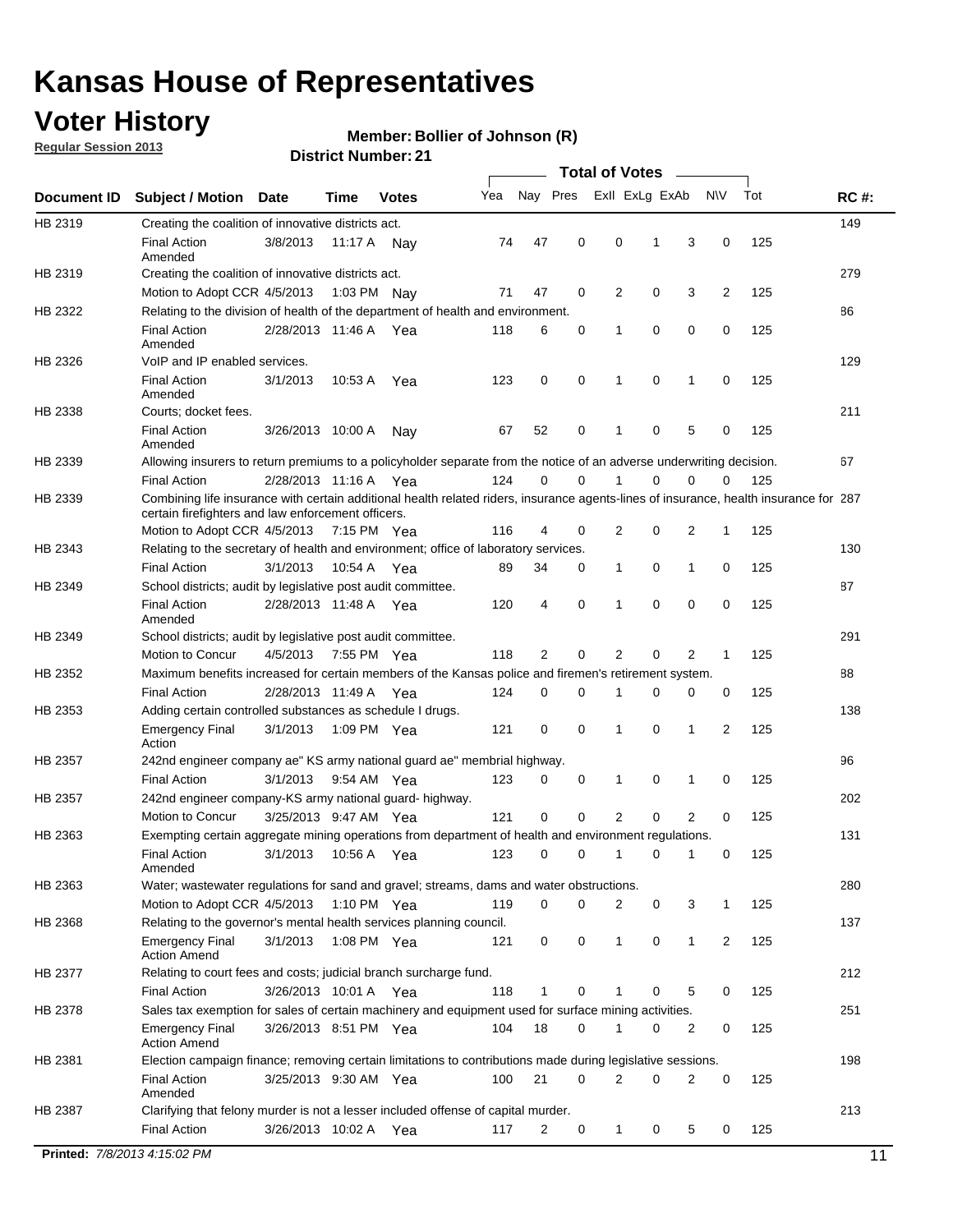## **Voter History**

**Member: Bollier of Johnson (R)** 

**Regular Session 2013**

|                 |                                                                                                                                                                                                                                                  |                       |         | PIJU IVI I VUI IIVU . 4 I |     |              |             |              | <b>Total of Votes</b> | $\overline{\phantom{a}}$ |           |     |             |
|-----------------|--------------------------------------------------------------------------------------------------------------------------------------------------------------------------------------------------------------------------------------------------|-----------------------|---------|---------------------------|-----|--------------|-------------|--------------|-----------------------|--------------------------|-----------|-----|-------------|
| Document ID     | <b>Subject / Motion Date</b>                                                                                                                                                                                                                     |                       | Time    | <b>Votes</b>              | Yea |              | Nay Pres    |              | Exll ExLg ExAb        |                          | <b>NV</b> | Tot | <b>RC#:</b> |
| HB 2389         | Capital murder; notice of intent to seek the death penalty.                                                                                                                                                                                      |                       |         |                           |     |              |             |              |                       |                          |           |     | 214         |
|                 | <b>Final Action</b>                                                                                                                                                                                                                              | 3/26/2013 10:03 A Yea |         |                           | 118 | 1            | 0           | 1            | 0                     | 5                        | 0         | 125 |             |
| HB 2391         | School finance; amount of tax levy authorized to finance ancillary school facilities.                                                                                                                                                            |                       |         |                           |     |              |             |              |                       |                          |           |     | 237         |
|                 | <b>Emergency Final</b><br><b>Action Amend</b>                                                                                                                                                                                                    | 3/26/2013 8:30 PM Yea |         |                           | 64  | 57           | $\Omega$    | 1            | 0                     | $\overline{2}$           | 1         | 125 |             |
| HB 2391         | Senate Substitute for HB 2391 by Committee on Ways and Means - Creating the joint committee on uniform educational<br>standards oversight.                                                                                                       |                       |         |                           |     |              |             |              |                       |                          |           |     | 321         |
|                 | Sub Motion to Concur 6/1/2013                                                                                                                                                                                                                    |                       | 10:06 P | Nav                       | 55  | 58           | 0           |              | 0<br>0                | 6                        | 6         | 125 |             |
| HB 2396         | Allowing the secretary of administration to identify state owned real property as surplus property and establishing an appeals 253<br>process of such identification; also amending procedures for the disposition of state surplus real estate. |                       |         |                           |     |              |             |              |                       |                          |           |     |             |
|                 | <b>Emergency Final</b><br><b>Action Amend</b>                                                                                                                                                                                                    | 3/26/2013 8:53 PM Yea |         |                           | 122 | 0            | $\Omega$    |              | $\Omega$              | 2                        | 0         | 125 |             |
| HB 2403         | Issuing \$1,500,000,000 of pension obligation bonds to finance a portion of the unfunded actuarial liability of KPERS.                                                                                                                           |                       |         |                           |     |              |             |              |                       |                          |           |     | 236         |
|                 | <b>Final Action</b><br>Amended                                                                                                                                                                                                                   | 3/26/2013 8:29 PM Yea |         |                           | 73  | 49           | 0           | 1            | 0                     | $\overline{2}$           | 0         | 125 |             |
| <b>HCR 5014</b> | Urging approval of the Presidential Permit application allowing the construction and operation of the TransCanada Keystone<br>XL Pipeline.                                                                                                       |                       |         |                           |     |              |             |              |                       |                          |           |     | 215         |
|                 | <b>Final Action</b>                                                                                                                                                                                                                              | 3/26/2013 10:05 A     |         | Yea                       | 108 | 11           | 0           | 1            | 0                     | 5                        | 0         | 125 |             |
| HR 6004         | Rules of House of Representatives, permanent rules of the 2013-2014 biennium.                                                                                                                                                                    |                       |         |                           |     |              |             |              |                       |                          |           |     | 4           |
|                 | <b>Final Action</b><br>Amended                                                                                                                                                                                                                   | 1/28/2013 11:09 A     |         | Nay                       | 82  | 40           | $\Omega$    | 0            | 0                     | 3                        | 0         | 125 |             |
| SB <sub>1</sub> | Legislative Post Audit; periodic audits of the State treasurer and the pooled money investment board.                                                                                                                                            |                       |         |                           |     |              |             |              |                       |                          |           |     | 216         |
|                 | <b>Final Action</b><br>Amended                                                                                                                                                                                                                   | 3/26/2013 10:06 A     |         | Yea                       | 118 | 1            | $\Omega$    | 1            | 0                     | 5                        | 0         | 125 |             |
| SB 16           | Kansas racketeer influenced and corrupt organization act, criminal street gangs.                                                                                                                                                                 |                       |         |                           |     |              |             |              |                       |                          |           |     | 217         |
|                 | <b>Final Action</b><br>Amended                                                                                                                                                                                                                   | 3/26/2013 10:12 A Yea |         |                           | 74  | 45           | 0           | 1            | 0                     | 5                        | 0         | 125 |             |
| <b>SB 20</b>    | Civil procedure; temporary restraining orders and poverty affidavits.                                                                                                                                                                            |                       |         |                           |     |              |             |              |                       |                          |           |     | 190         |
|                 | <b>Final Action</b><br>Amended                                                                                                                                                                                                                   | 3/22/2013 11:15 A     |         | Yea                       | 119 | 0            | 0           | 2            | $\Omega$              | 3                        | 1         | 125 |             |
| SB 20           | Civil procedure; temporary restraining orders and poverty affidavits.                                                                                                                                                                            |                       |         |                           |     |              |             |              |                       |                          |           |     | 304         |
|                 | Motion to adopt CCR 5/9/2013                                                                                                                                                                                                                     |                       |         | 2:21 PM Yea               | 119 | $\mathbf{1}$ | 0           | 1            | 0                     | 4                        | 0         | 125 |             |
| SB 21           | Firearms; criminal possession of a firearm; expungement; personal and family protection act.                                                                                                                                                     |                       |         |                           |     |              |             |              |                       |                          |           |     | 255         |
|                 | <b>Emergency Final</b><br>Action                                                                                                                                                                                                                 | 3/26/2013 8:56 PM Yea |         |                           | 119 | 3            | $\Omega$    | 1            | 0                     | 2                        | 0         | 125 |             |
| <b>SB 23</b>    | Continuation of statewide tax levy for public schools.                                                                                                                                                                                           |                       |         |                           |     |              |             |              |                       |                          |           |     | 243         |
|                 | <b>Emergency Final</b><br><b>Action Amend</b>                                                                                                                                                                                                    | 3/26/2013 8:38 PM Yea |         |                           | 122 | 0            | 0           | 1            | 0                     | 2                        | 0         | 125 |             |
| SB 23           | School districts; sttewide tax levy for public schools; school finance amendments.                                                                                                                                                               |                       |         |                           |     |              |             |              |                       |                          |           |     | 296         |
|                 | Motion to Adopt CCR 4/5/2013                                                                                                                                                                                                                     |                       |         | 9:32 PM Yea               | 119 | 1            | 0           |              | 2<br>0                | 2                        | 1         | 125 |             |
| <b>SB 24</b>    | Insurance - Risk-based capital requirements for property, casualty and life insurance companies.                                                                                                                                                 |                       |         |                           |     |              |             |              |                       |                          |           |     | 204         |
|                 | Final Action                                                                                                                                                                                                                                     | 3/26/2013 9:50 AM Yea |         |                           | 119 | 0            | 0           | 1            | 0                     | 5                        | 0         | 125 |             |
| <b>SB 25</b>    | Insurance-Risk-based capital requirements for health organizations.                                                                                                                                                                              |                       |         |                           |     |              |             |              |                       |                          |           |     | 205         |
|                 | Final Action                                                                                                                                                                                                                                     | 3/26/2013 9:51 AM Yea |         |                           | 119 | 0            | 0           | 1            | 0                     | 5                        | 0         | 125 |             |
| <b>SB 27</b>    | Eligibility of students under the military service scholarship program act.                                                                                                                                                                      |                       |         |                           |     |              |             |              |                       |                          |           |     | 166         |
|                 | <b>Final Action</b><br>Amended                                                                                                                                                                                                                   | 3/19/2013 10:35 A Yea |         |                           | 123 | 0            | 0           |              | 0                     | 1                        | 0         | 125 |             |
| SB 28           | Authorizing the division of emergency management within the adjutant general's department to accept certain real property.                                                                                                                       |                       |         |                           |     |              |             |              |                       |                          |           |     | 184         |
|                 | <b>Final Action</b>                                                                                                                                                                                                                              | 3/21/2013 11:22 A Yea |         |                           | 121 | 0            | $\mathbf 0$ | $\mathbf{1}$ | 0                     | 3                        | 0         | 125 |             |
| SB 37           | Kansas home inspectors professional competence and financial responsibility act.                                                                                                                                                                 |                       |         |                           |     |              |             |              |                       |                          |           |     | 218         |
|                 | <b>Final Action</b>                                                                                                                                                                                                                              | 3/26/2013 10:14 A Yea |         |                           | 102 | 17           | 0           |              | 1<br>0                | 5                        | 0         | 125 |             |
| SB 51           | Health insurance coverage for bankers association.                                                                                                                                                                                               |                       |         |                           |     |              |             |              |                       |                          |           |     | 189         |
|                 | Final Action                                                                                                                                                                                                                                     | 3/22/2013 11:14 A Yea |         |                           | 119 | 0            | 0           |              | 2<br>0                | 3                        | 1         | 125 |             |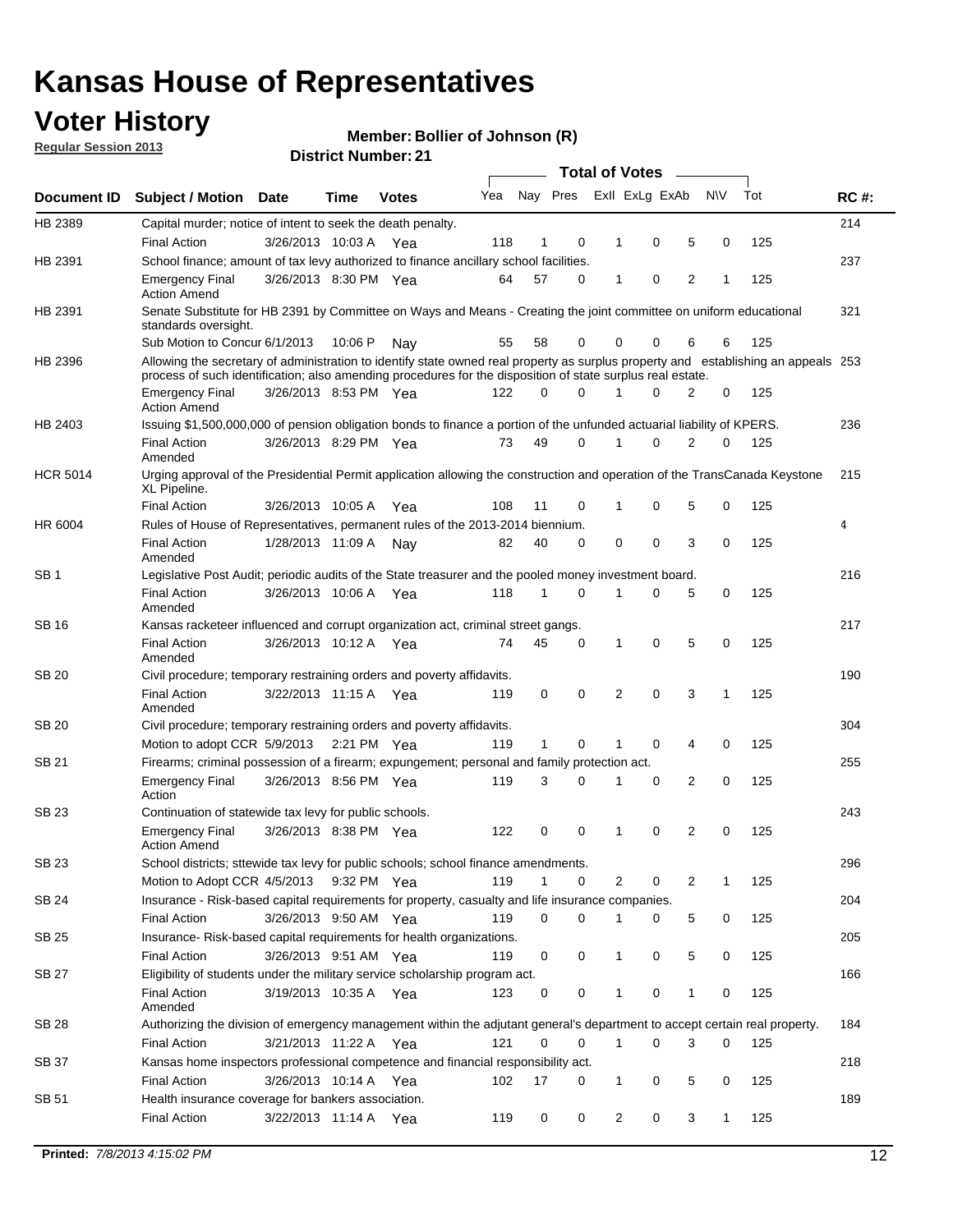## **Voter History**

**Member: Bollier of Johnson (R)** 

**Regular Session 2013**

|              |                                                                                                                                                                                                                                                                                                                                                                                                         |                       |             |              |     |          |             | <b>Total of Votes</b> |   |                |             |     |             |
|--------------|---------------------------------------------------------------------------------------------------------------------------------------------------------------------------------------------------------------------------------------------------------------------------------------------------------------------------------------------------------------------------------------------------------|-----------------------|-------------|--------------|-----|----------|-------------|-----------------------|---|----------------|-------------|-----|-------------|
| Document ID  | <b>Subject / Motion Date</b>                                                                                                                                                                                                                                                                                                                                                                            |                       | Time        | <b>Votes</b> | Yea | Nay Pres |             | Exll ExLg ExAb        |   |                | <b>NV</b>   | Tot | <b>RC#:</b> |
| SB 52        | Mortgage interest rate cap increase.                                                                                                                                                                                                                                                                                                                                                                    |                       |             |              |     |          |             |                       |   |                |             |     | 238         |
|              | <b>Emergency Final</b><br>Action                                                                                                                                                                                                                                                                                                                                                                        | 3/26/2013 8:32 PM Yea |             |              | 120 | 2        | 0           |                       | 0 | 2              | 0           | 125 |             |
| SB 56        | Transferring the recognition of county fair associations from the secretary of agriculture to the board of county<br>commissioners.                                                                                                                                                                                                                                                                     |                       |             |              |     |          |             |                       |   |                |             |     | 191         |
|              | <b>Final Action</b><br>Amended                                                                                                                                                                                                                                                                                                                                                                          | 3/22/2013 11:21 A     |             | Yea          | 119 | 0        | 0           | 2                     | 0 | 3              | 1           | 125 |             |
| SB 57        | Substitute for SB 57 by Committee on Agriculture - Agriculture; powers and duties of the department of agriculture relating to<br>poultry improvement plan and domesticated deer.                                                                                                                                                                                                                       |                       |             |              |     |          |             |                       |   |                |             |     | 192         |
|              | Final Action Sub Bill 3/22/2013 11:24 A Yea<br>Amended                                                                                                                                                                                                                                                                                                                                                  |                       |             |              | 79  | 40       | 0           | 2                     | 0 | 3              | 1           | 125 |             |
| SB 57        | Substitute for SB 57 by Committee on Agriculture - Agriculture; powers and duties of the department of agriculture relating to<br>poultry improvement plan, stockyards and domesticated deer.                                                                                                                                                                                                           |                       |             |              |     |          |             |                       |   |                |             |     | 262         |
|              | Motion to adopt CCR 4/4/2013 2:18 PM Yea                                                                                                                                                                                                                                                                                                                                                                |                       |             |              | 80  | 42       | 0           | 1                     | 0 | 2              | 0           | 125 |             |
| SB 58        | Sentencing for unlawful manufacturing of controlled substances.                                                                                                                                                                                                                                                                                                                                         |                       |             |              |     |          |             |                       |   |                |             |     | 219         |
|              | <b>Final Action</b>                                                                                                                                                                                                                                                                                                                                                                                     | 3/26/2013 10:15 A     |             | Yea          | 119 | 0        | 0           | 1                     | 0 | 5              | 0           | 125 |             |
| <b>SB 59</b> | Attorney general; reward for information.                                                                                                                                                                                                                                                                                                                                                               |                       |             |              |     |          |             |                       |   |                |             |     | 193         |
|              | <b>Final Action</b>                                                                                                                                                                                                                                                                                                                                                                                     | 3/22/2013 11:25 A     |             | Yea          | 119 | 0        | 0           | 2                     | 0 | 3              | 1           | 125 |             |
| SB 62        | Making gas pipeline safety terminology consistent with federal regulations.                                                                                                                                                                                                                                                                                                                             |                       |             |              |     |          |             |                       |   |                |             |     | 163         |
|              | <b>Final Action</b>                                                                                                                                                                                                                                                                                                                                                                                     | 3/19/2013 10:32 A     |             | Yea          | 123 | 0        | 0           | 1                     | 0 | 1              | 0           | 125 |             |
| SB 63        | Elections; voting crimes, penalties and prosecution.                                                                                                                                                                                                                                                                                                                                                    |                       |             |              |     |          |             |                       |   |                |             |     | 246         |
|              | <b>Emergency Final</b><br><b>Action Amend</b>                                                                                                                                                                                                                                                                                                                                                           | 3/26/2013 8:42 PM Nay |             |              | 69  | 53       | $\mathbf 0$ | 1                     | 0 | $\overline{2}$ | $\mathbf 0$ | 125 |             |
| SB 68        | Driver's license examinations; locations.                                                                                                                                                                                                                                                                                                                                                               |                       |             |              |     |          |             |                       |   |                |             |     | 220         |
|              | <b>Final Action</b>                                                                                                                                                                                                                                                                                                                                                                                     | 3/26/2013 10:16 A     |             | Yea          | 116 | 3        | 0           | 1                     | 0 | 5              | 0           | 125 |             |
| SB 69        | Motor vehicles; vehicle registration and license plates.                                                                                                                                                                                                                                                                                                                                                |                       |             |              |     |          |             |                       |   |                |             |     | 167         |
|              | <b>Final Action</b>                                                                                                                                                                                                                                                                                                                                                                                     | 3/19/2013 10:37 A     |             | Yea          | 117 | 6        | 0           | 1                     | 0 | $\mathbf{1}$   | 0           | 125 |             |
| SB 74        | Prison-made goods act; prohibiting prisoner production of manufactured or modular homes.                                                                                                                                                                                                                                                                                                                |                       |             |              |     |          |             |                       |   |                |             |     | 221         |
|              | <b>Final Action</b>                                                                                                                                                                                                                                                                                                                                                                                     | 3/26/2013 10:19 A     |             | Nay          | 87  | 32       | 0           | 1                     | 0 | 5              | 0           | 125 |             |
| SB 75        | Record requirements and civil penalties relating to sales of plastic bulk merchandise containers.                                                                                                                                                                                                                                                                                                       |                       |             |              |     | 18       | 0           | 1                     | 0 | 5              | 0           | 125 | 222         |
|              | <b>Final Action</b>                                                                                                                                                                                                                                                                                                                                                                                     | 3/26/2013 10:21 A     |             | Yea          | 101 |          |             |                       |   |                |             |     | 194         |
| SB 81        | Open records; requests for criminal justice information; restriction of certain officials' information from publicly accessible<br>records.<br><b>Final Action</b>                                                                                                                                                                                                                                      | 3/22/2013 11:27 A     |             | Yea          | 119 | 0        | 0           | 2                     | 0 | 3              | 1           | 125 |             |
|              | Amended                                                                                                                                                                                                                                                                                                                                                                                                 |                       |             |              |     |          |             |                       |   |                |             |     |             |
| <b>SB 83</b> | House Substitute for SB 83 by Committee on Taxation - Income tax deductions and modifications; severance tax; sales tax;<br>delinquent tax liabilities.                                                                                                                                                                                                                                                 |                       |             |              |     |          |             |                       |   |                |             |     | 187         |
|              | Final Action Sub Bill 3/21/2013 11:30 A Yea                                                                                                                                                                                                                                                                                                                                                             |                       |             |              | 96  | 25       | 0           | 1                     | 0 | 3              | 0           | 125 |             |
| SB 83        | House Substitute for SB 83 by Committee on Taxation--Income tax deductions and modifications; severance tax; sales tax and 260<br>compensating use tax, preseumptions relating to nexus; property tax, exemptions, new automobile manufacturinge property;<br>taxation of watercraft; leased commercial and industrial property appeals; correction of clerical errors.<br>Motion to adopt CCR 4/3/2013 |                       | 10:35 A Yea |              | 104 | 15       | 0           | $\mathbf{1}$          | 0 | 3              | 2           | 125 |             |
| SB 84        | House Substitute for SB 84 by Committee on Taxation - Reduction to state income tax rates based on selected actual state                                                                                                                                                                                                                                                                                |                       |             |              |     |          |             |                       |   |                |             |     | 188         |
|              | general fund receipts computations; distribution of revenues from sales and compensating use tax; reduction of<br>Final Action Sub Bill 3/21/2013 11:34 A Nay                                                                                                                                                                                                                                           |                       |             |              | 82  | 39       | $\Omega$    |                       | 0 | 3              | $\Omega$    | 125 |             |
|              | Amended                                                                                                                                                                                                                                                                                                                                                                                                 |                       |             |              |     |          |             |                       |   |                |             |     |             |
| SB 84        | House Substitute for SB 84 -- Reduction to state income tax rates based on selected actual state general fund receipts<br>computations; reduction of itemized deductions.                                                                                                                                                                                                                               |                       |             |              |     |          |             |                       |   |                |             |     | 317         |
|              | Motion to adopt CCR 5/28/2013 2:32 PM Nav                                                                                                                                                                                                                                                                                                                                                               |                       |             |              | 42  | 71       | 0           |                       | 0 | 9              | 2           | 125 |             |
| SB 84        | House Substitute for SB 84 -- Reduction to state income tax rates based on selected actual state general fund receipts<br>computations; reduction of itemized deductions.                                                                                                                                                                                                                               |                       |             |              |     |          |             |                       |   |                | 3           |     | 319         |
|              | Motion to adopt CCR 5/30/2013 9:14 PM Nay                                                                                                                                                                                                                                                                                                                                                               |                       |             |              | 18  | 94       | 0           |                       | 0 | 9              |             | 125 |             |
| SB 85        | Motor vehicle insurance; providing proof of insurance by cellular phone or portable electronic device.<br><b>Final Action</b>                                                                                                                                                                                                                                                                           |                       |             |              | 123 | 0        | $\Omega$    |                       | 0 | 1              | 0           | 125 | 175         |
|              |                                                                                                                                                                                                                                                                                                                                                                                                         | 3/20/2013 10:25 A Yea |             |              |     |          |             |                       |   |                |             |     |             |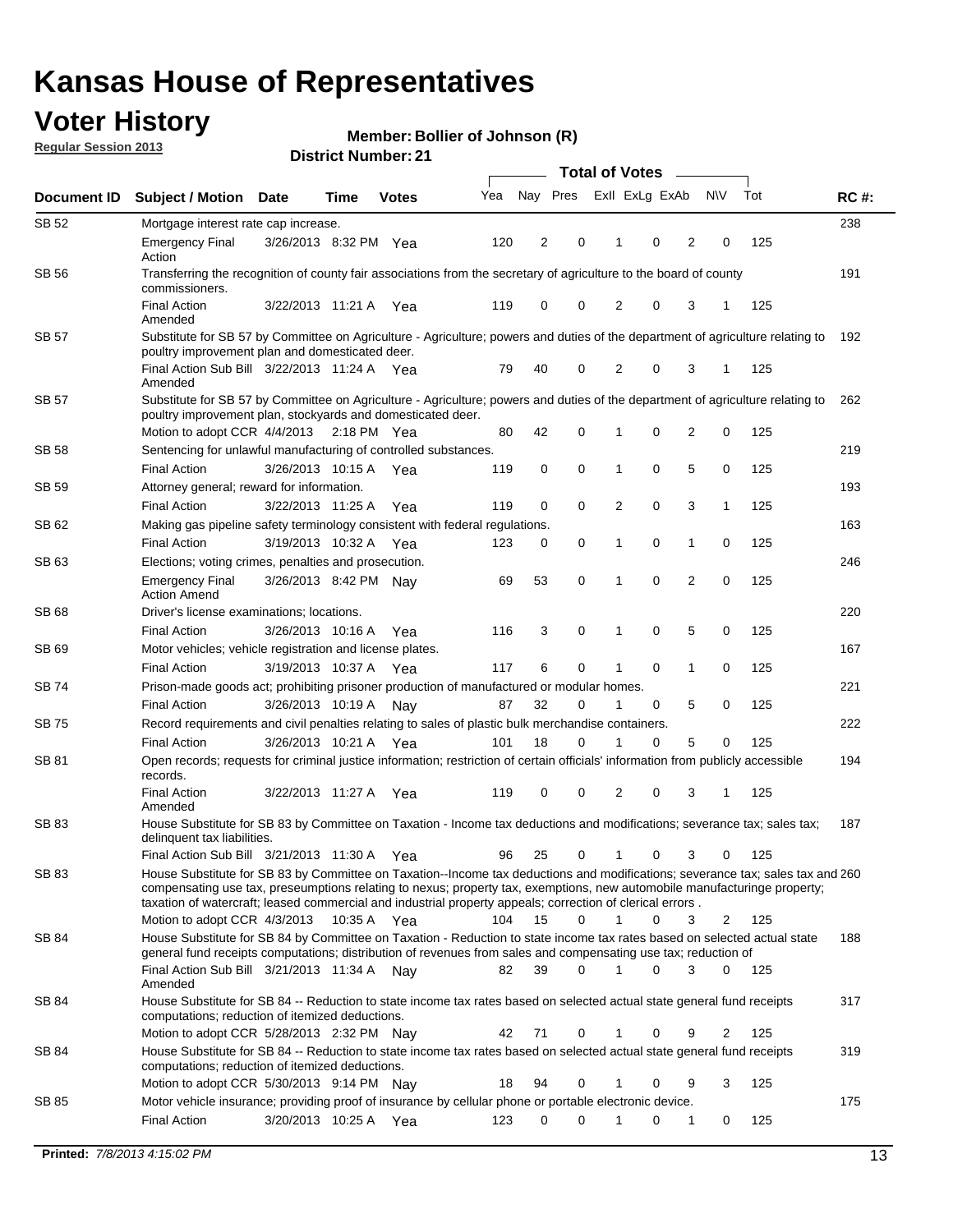## **Voter History**

**Regular Session 2013**

**Member: Bollier of Johnson (R)** 

| Document ID   |                                                                                                       |                       |             |              | <b>Total of Votes</b> |          |   |                |   |                |           |     |             |
|---------------|-------------------------------------------------------------------------------------------------------|-----------------------|-------------|--------------|-----------------------|----------|---|----------------|---|----------------|-----------|-----|-------------|
|               | <b>Subject / Motion</b>                                                                               | Date                  | Time        | <b>Votes</b> | Yea                   | Nay Pres |   | Exll ExLg ExAb |   |                | <b>NV</b> | Tot | <b>RC#:</b> |
| <b>SB 88</b>  | Increasing the children's advocacy center assessment fee.                                             |                       |             |              |                       |          |   |                |   |                |           |     | 223         |
|               | <b>Final Action</b><br>Amended                                                                        | 3/26/2013 10:22 A     |             | Yea          | 118                   | 1        | 0 | 1              | 0 | 5              | 0         | 125 |             |
| <b>SB 96</b>  | Motor vehicles; counties with multiple registration facilities; additional registration fee.          |                       |             |              |                       |          |   |                |   |                |           | 224 |             |
|               | <b>Final Action</b><br>Amended                                                                        | 3/26/2013 10:24 A Yea |             |              | 106                   | 12       | 0 | 1              | 0 | 5              | 1         | 125 |             |
| SB 96         | Additional motor vehicle registration fees.                                                           |                       |             |              |                       |          |   |                |   |                |           |     | 263         |
|               | Motion to adopt CCR 4/4/2013 2:21 PM Yea                                                              |                       |             |              | 114                   | 8        | 0 | 1              | 0 | $\overline{2}$ | 0         | 125 |             |
| SB 102        | Requiring the state treasurer to provide a list of daily deposits to the secretary of administration. |                       |             |              |                       |          |   |                |   |                |           |     | 195         |
|               | <b>Final Action</b><br>Amended                                                                        | 3/22/2013 11:28 A Yea |             |              | 119                   | 0        | 0 | $\overline{2}$ | 0 | 3              | 1         | 125 |             |
| SB 102        | Enacting the second amendment protection act.                                                         |                       |             |              |                       |          |   |                |   |                |           |     | 295         |
|               | Motion to Adopt CCR 4/5/2013                                                                          |                       | 9:20 PM Nay |              | 96                    | 24       | 0 | 2              | 0 | 2              | 1         | 125 |             |
| SB 111        | Establishing Native American legislative day at the capitol; awarding of high school diplomas.        |                       |             |              |                       |          |   |                |   |                |           |     | 245         |
|               | <b>Emergency Final</b><br><b>Action Amend</b>                                                         | 3/26/2013 8:41 PM Yea |             |              | 122                   | 0        | 0 | 1              | 0 | 2              | 0         | 125 |             |
| SB 113        | Credit unions; changes in certain loan limitations.                                                   |                       |             |              |                       |          |   |                |   |                |           |     | 234         |
|               | <b>Emergency Final</b><br>Action                                                                      | 3/26/2013 8:25 PM Yea |             |              | 122                   | 0        | 0 | 1              | 0 | 2              | 0         | 125 |             |
| <b>SB 118</b> | Relating to law enforcement reporting and investigation of missing persons.                           |                       |             |              |                       |          |   |                |   |                |           |     | 225         |
|               | <b>Final Action</b>                                                                                   | 3/26/2013 10:25 A Yea |             |              | 119                   | 0        | 0 | 1              | 0 | 5              | 0         | 125 |             |
| SB 120        | Enacting the Kansas farmers' market promotion act.                                                    |                       |             |              |                       |          |   |                |   |                |           |     | 196         |
|               | <b>Final Action</b><br>Amended                                                                        | 3/22/2013 11:31 A Yea |             |              | 68                    | 51       | 0 | 2              | 0 | 3              | 1         | 125 |             |
| SB 122        | Kansas administrative procedure act; service of order or notice.                                      |                       |             |              |                       |          |   |                |   |                |           |     | 226         |
|               | <b>Final Action</b><br>Amended                                                                        | 3/26/2013 10:26 A     |             | Yea          | 119                   | 0        | 0 | 1              | 0 | 5              | 0         | 125 |             |
| SB 122        | Elections; unauthorized voting disclosures.                                                           |                       |             |              |                       |          |   |                |   |                |           |     | 286         |
|               | Motion to Adopt CCR 4/5/2013                                                                          |                       | 6:23 PM     | Yea          | 89                    | 31       | 0 | 2              | 0 | 2              | 1         | 125 |             |
| SB 124        | Amending the Kansas restraint of trade act.                                                           |                       |             |              |                       |          |   |                |   |                |           |     | 227         |
|               | <b>Final Action</b><br>Amended                                                                        | 3/26/2013 10:27 A     |             | Yea          | 116                   | 2        | 1 | 1              | 0 | 5              | 0         | 125 |             |
| SB 124        | Amending the Kansas restraint of trade act.                                                           |                       |             |              |                       |          |   |                |   |                |           |     | 273         |
|               | Motion to Adopt CCR 4/5/2013                                                                          |                       | 11:06 A     | Yea          | 97                    | 23       | 0 | 2              | 0 | 2              | 1         | 125 |             |
| SB 128        | Career technical education incentive program amendments.                                              |                       |             |              |                       |          |   |                |   |                |           |     | 168         |
|               | <b>Final Action</b><br>Amended                                                                        | 3/19/2013 10:39 A     |             | Yea          | 123                   | 0        | 0 | 1              | 0 | 1              | 0         | 125 |             |
| SB 129        | Bank commissioner; certain fees and hearing costs.                                                    |                       |             |              |                       |          |   |                |   |                |           |     | 254         |
|               | <b>Emergency Final</b><br><b>Action Amend</b>                                                         | 3/26/2013 8:55 PM Yea |             |              | 110                   | 12       | 0 |                | 0 | 2              | 0         | 125 |             |
| SB 129        | Mortgage interest rate cap increase.                                                                  |                       |             |              |                       |          |   |                |   |                |           |     | 272         |
|               | Motion to Adopt CCR 4/5/2013 10:42 A                                                                  |                       |             | Yea          | 121                   | 0        | 0 | $\overline{2}$ | 0 | 2              | 0         | 125 |             |
| SB 135        | Transferring boiler inspection duties from the department of labor to the state fire marshal.         |                       |             |              |                       |          |   |                |   |                |           |     | 228         |
|               | <b>Final Action</b>                                                                                   | 3/26/2013 10:28 A Yea |             |              | 114                   | 5        | 0 | 1              | 0 | 5              | 0         | 125 |             |
| SB 136        | Providing veterans designation on driver's licenses and nondriver identification cards.               |                       |             |              |                       |          |   |                |   |                |           | 244 |             |
|               | <b>Emergency Final</b><br><b>Action Amend</b>                                                         | 3/26/2013 8:39 PM Yea |             |              | 119                   | 3        | 0 | $\mathbf{1}$   | 0 | $\overline{2}$ | 0         | 125 |             |
| SB 139        | Kansas money transmitter act.                                                                         |                       |             |              |                       |          |   |                |   |                |           |     | 229         |
|               | <b>Final Action</b>                                                                                   | 3/26/2013 10:30 A     |             | Yea          | 117                   | 1        | 1 | 1              | 0 | 5              | 0         | 125 |             |
| SB 142        | Abortion; concerning civil actions related to abortion.                                               |                       |             |              |                       |          |   |                |   |                |           |     | 241         |
|               | <b>Emergency Final</b><br>Action                                                                      | 3/26/2013 8:36 PM Nay |             |              | 89                    | 33       | 0 | 1              | 0 | 2              | 0         | 125 |             |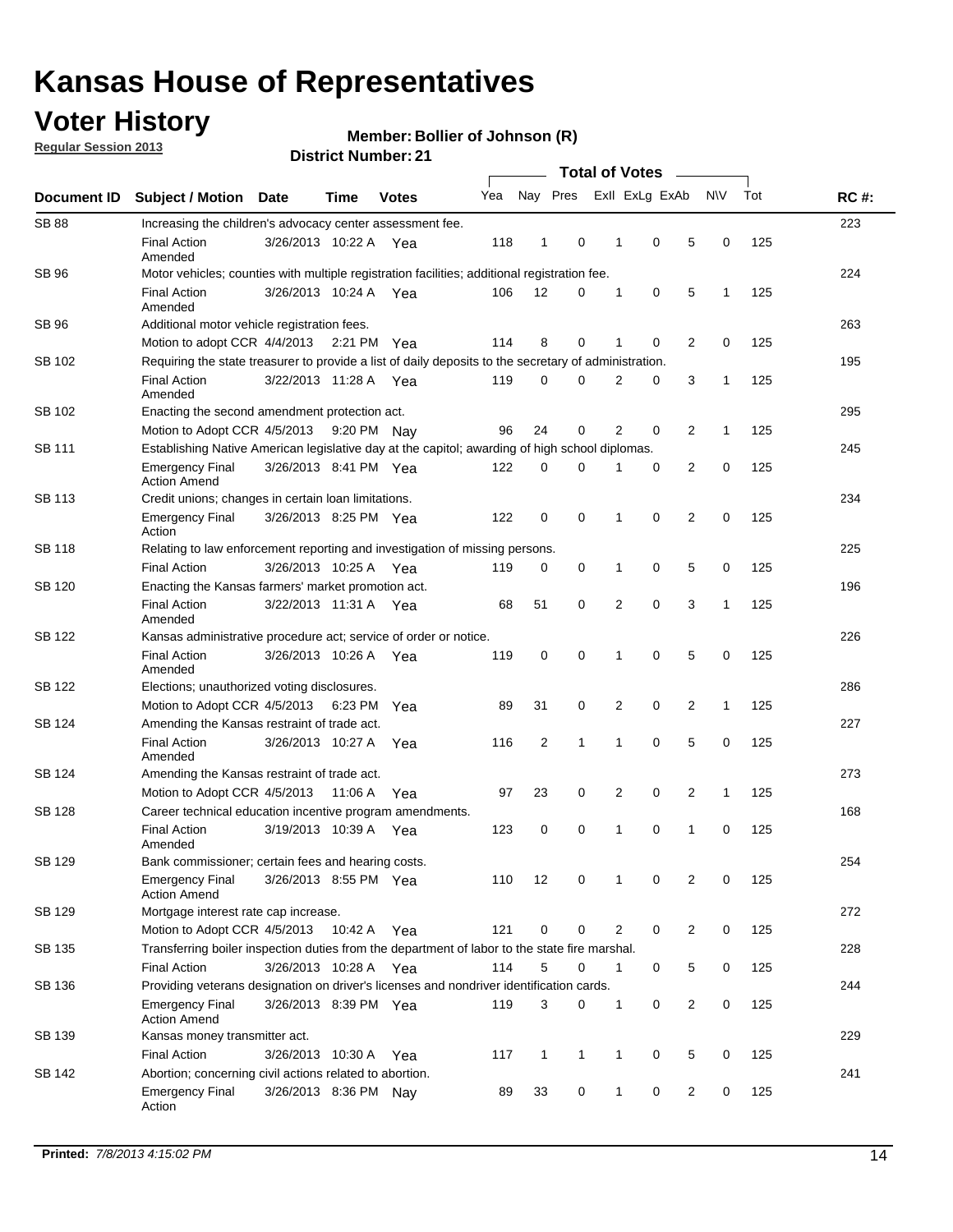## **Voter History**

**Member: Bollier of Johnson (R)** 

**Regular Session 2013**

| Document ID     |                                                                                                                                                                          |                                                                                                                                                                                                       |             |              | <b>Total of Votes</b><br>$\sim$ |          |   |   |                |                |           |     |             |
|-----------------|--------------------------------------------------------------------------------------------------------------------------------------------------------------------------|-------------------------------------------------------------------------------------------------------------------------------------------------------------------------------------------------------|-------------|--------------|---------------------------------|----------|---|---|----------------|----------------|-----------|-----|-------------|
|                 | <b>Subject / Motion Date</b>                                                                                                                                             |                                                                                                                                                                                                       | Time        | <b>Votes</b> | Yea                             | Nay Pres |   |   | Exll ExLg ExAb |                | <b>NV</b> | Tot | <b>RC#:</b> |
| <b>SB 149</b>   | Drug screening for recipients of cash assistance and unemployment benefits.                                                                                              |                                                                                                                                                                                                       |             |              |                                 |          |   |   |                |                |           |     | 239         |
|                 | <b>Emergency Final</b><br><b>Action Amend</b>                                                                                                                            | 3/26/2013 8:33 PM Nav                                                                                                                                                                                 |             |              | 106                             | 16       | 0 | 1 | 0              | 2              | 0         | 125 |             |
| SB 164          | Relating to the director of vehicles regulating providers of motor vehicle functions.                                                                                    |                                                                                                                                                                                                       |             |              |                                 |          |   |   |                |                |           |     | 247         |
|                 | <b>Emergency Final</b><br><b>Action Amend</b>                                                                                                                            | 3/26/2013 8:43 PM Yea                                                                                                                                                                                 |             |              | 117                             | 5        | 0 | 1 | 0              | 2              | 0         | 125 |             |
| SB 164          | Relating to the director of vehicles regulating providers of motor vehicle functions.                                                                                    |                                                                                                                                                                                                       |             |              |                                 |          |   |   |                |                |           |     | 268         |
|                 | Motion to adopt CCR 4/4/2013                                                                                                                                             |                                                                                                                                                                                                       | 5:32 PM Yea |              | 111                             | 9        | 0 | 1 | 0              | 2              | 2         | 125 |             |
| SB 166          | Insurers supervision, rehabilitation and liquidation act; derivatives.                                                                                                   |                                                                                                                                                                                                       |             |              |                                 |          |   |   |                |                |           |     | 206         |
|                 | <b>Final Action</b>                                                                                                                                                      | 3/26/2013 9:52 AM Yea                                                                                                                                                                                 |             |              | 119                             | 0        | 0 | 1 | 0              | 5              | 0         | 125 |             |
| SB 168          | Limiting nuisance actions against certain agricultural activities.                                                                                                       |                                                                                                                                                                                                       |             |              |                                 |          |   |   |                |                |           |     | 169         |
|                 | <b>Final Action</b><br>Amended                                                                                                                                           | 3/19/2013 10:40 A Yea                                                                                                                                                                                 |             |              | 111                             | 12       | 0 | 1 | 0              | 1              | 0         | 125 |             |
| SB 168          | Limiting nuisance actions against certain agricultural activities.                                                                                                       |                                                                                                                                                                                                       |             |              |                                 |          |   |   |                |                |           |     | 264         |
|                 | Motion to adopt CCR 4/4/2013                                                                                                                                             |                                                                                                                                                                                                       | 2:30 PM Yea |              | 110                             | 12       | 0 | 1 | 0              | 2              | 0         | 125 |             |
| <b>SB 171</b>   | School districts; amendments to Kansas uniform financial accounting and reporting act.                                                                                   |                                                                                                                                                                                                       |             |              |                                 |          |   |   |                |                |           |     | 248         |
|                 | <b>Emergency Final</b><br><b>Action Amend</b>                                                                                                                            | 3/26/2013 8:44 PM Yea                                                                                                                                                                                 |             |              | 122                             | 0        | 0 | 1 | 0              | 2              | 0         | 125 |             |
| SB 171          | School districts; amendments to Kansas uniform financial accounting and reporting act.                                                                                   |                                                                                                                                                                                                       |             |              |                                 |          |   |   |                |                |           |     | 285         |
|                 | Motion to Adopt CCR 4/5/2013 6:19 PM Nay                                                                                                                                 |                                                                                                                                                                                                       |             |              | 63                              | 57       | 0 | 2 | 0              | 2              | 1         | 125 |             |
| SB 171          | Appropriations for FY 2013, FY 2014, FY 2015, FY 2016, FY 2017 and FY 2018 for various state agencies; capital<br>improvement projects; claims against the state.        |                                                                                                                                                                                                       |             |              |                                 |          |   |   |                |                |           | 320 |             |
|                 | Motion to adopt CCR 6/1/2013 4:30 PM Nay                                                                                                                                 |                                                                                                                                                                                                       |             |              | 63                              | 51       | 0 | 0 | 0              | 8              | 3         | 125 |             |
| SB 187          | Establishing the workers compensation and employment security boards nominating committee; administrative law judge<br>appointment; workers compensation appeals board.  |                                                                                                                                                                                                       |             |              |                                 |          |   |   |                |                |           |     | 242         |
|                 | <b>Emergency Final</b><br><b>Action Amend</b>                                                                                                                            | 3/26/2013 8:37 PM Yea                                                                                                                                                                                 |             |              | 88                              | 34       | 0 | 1 | 0              | 2              | 0         | 125 |             |
| SB 187          |                                                                                                                                                                          | Amending workers compensation law provisions; establishing the workers compensation and employment security boards<br>nominating committee; notice requirements; workplace health and safety program. |             |              |                                 |          |   |   |                |                |           |     |             |
|                 | Motion to Adopt CCR 4/5/2013 11:26 A Yea                                                                                                                                 |                                                                                                                                                                                                       |             |              | 89                              | 31       | 0 | 2 | 0              | 3              | 0         | 125 |             |
| SB 199          | University of Kansas medical center; midwest center for stem cell therapy.                                                                                               |                                                                                                                                                                                                       |             |              |                                 |          |   |   |                |                |           | 235 |             |
|                 | <b>Emergency Final</b><br><b>Action Amend</b>                                                                                                                            | 3/26/2013 8:26 PM Nav                                                                                                                                                                                 |             |              | 90                              | 32       | 0 | 1 | 0              | 2              | 0         | 125 |             |
| SB 199          | Health care; stem cell therapy and unused medications.                                                                                                                   |                                                                                                                                                                                                       |             |              |                                 |          |   |   |                |                |           |     | 290         |
|                 | Motion to Adopt CCR 4/5/2013                                                                                                                                             |                                                                                                                                                                                                       | 7:52 PM Nay |              | 90                              | 30       | 0 | 2 | 0              | $\overline{2}$ | 1         | 125 |             |
| SB 216          | Allowing a public building commission to acquire land for a municipal university similar to what such commission is currently<br>allowed to do for any state university. |                                                                                                                                                                                                       |             |              |                                 |          |   |   |                |                |           |     | 185         |
|                 | <b>Final Action</b>                                                                                                                                                      | 3/21/2013 11:23 A                                                                                                                                                                                     |             | Yea          | 121                             | 0        | 0 | 1 | 0              | 3              | 0         | 125 |             |
| SB 246          | Reconciling amendments to certain statutes.                                                                                                                              |                                                                                                                                                                                                       |             |              |                                 |          |   |   |                |                |           |     | 315         |
|                 | <b>Emergency Final</b><br>Action                                                                                                                                         | 5/23/2013 2:14 PM Yea                                                                                                                                                                                 |             |              | 111                             | 0        | 0 | 1 | 0              | 8              | 5         | 125 |             |
| <b>SCR 1604</b> | Joint rules for the Senate and House of Representatives, 2013-2014.                                                                                                      |                                                                                                                                                                                                       |             |              |                                 |          |   |   |                |                |           |     | 5           |
|                 | <b>Final Action</b><br>Amended                                                                                                                                           | 1/28/2013 11:12 A Nay                                                                                                                                                                                 |             |              | 81                              | 41       | 0 | 0 | 0              | 3              | 0         | 125 |             |
| <b>SCR 1606</b> | Honoring pregnancy maintenance resource centers.                                                                                                                         |                                                                                                                                                                                                       |             |              |                                 |          |   |   |                |                |           | 240 |             |
|                 | <b>Emergency Final</b><br>Action                                                                                                                                         | 3/26/2013 8:34 PM Yea                                                                                                                                                                                 |             |              | 122                             | 0        | 0 | 1 | 0              | 2              | 0         | 125 |             |